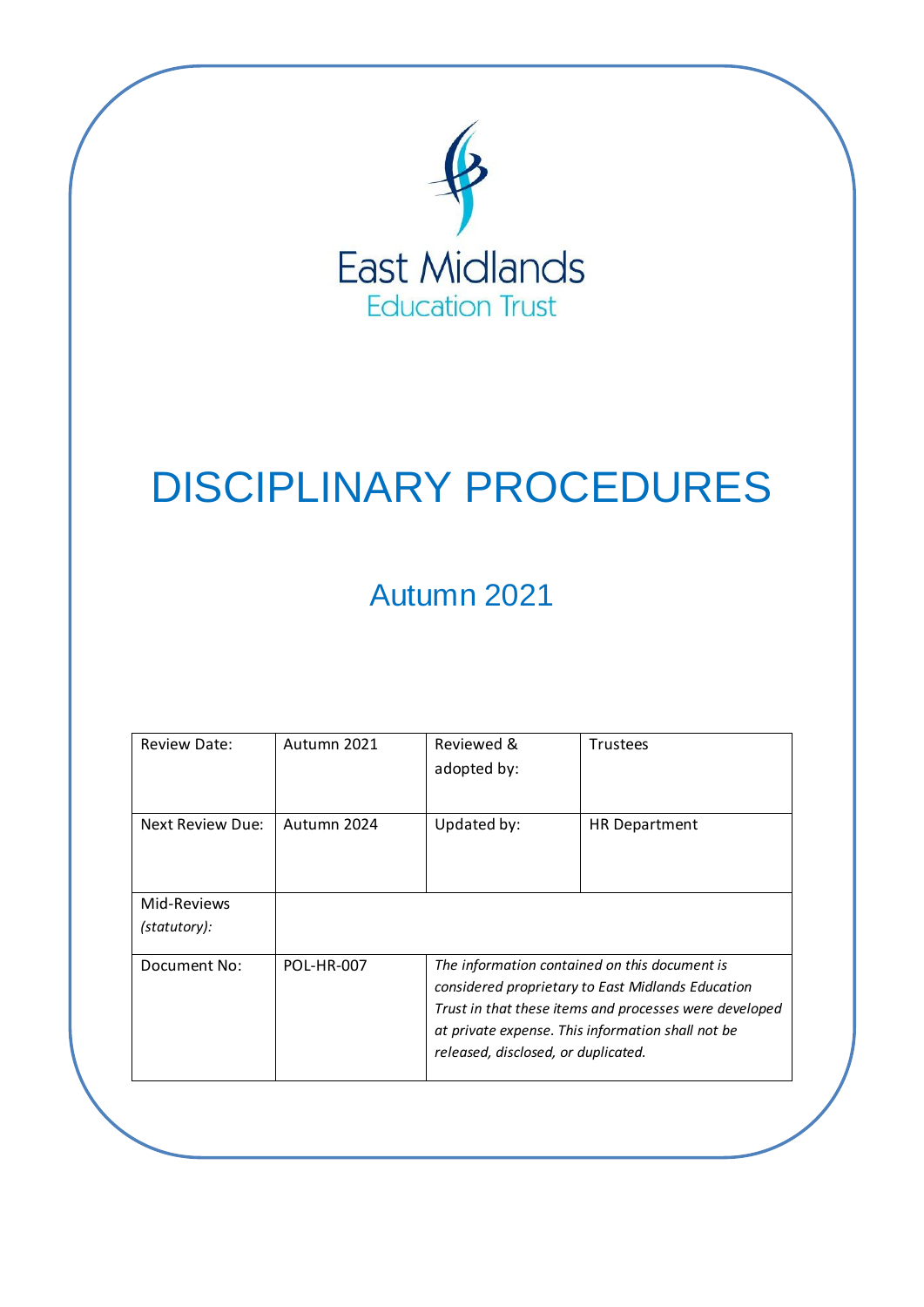## **CONTENTS**

| 1      |                                                                                                                        | 3  |
|--------|------------------------------------------------------------------------------------------------------------------------|----|
| 2      |                                                                                                                        | 3  |
| 3      |                                                                                                                        | 4  |
| 4      |                                                                                                                        | 4  |
| 5      | Disciplinary action against a trade union official                                                                     | 5  |
| 6      | Disciplinary procedures <b>contained a material container and procedures</b> and container and container and container | 5  |
| 7      | Allegations against staff which could have an impact on their                                                          | 8  |
| 8      |                                                                                                                        | 11 |
| 9      |                                                                                                                        | 12 |
| 10     |                                                                                                                        | 13 |
| 11     |                                                                                                                        | 13 |
| 12     | Referral to the Teaching Regulation Agency                                                                             | 14 |
| Appx 1 | Disciplinary and Appeal hearing procedures                                                                             | 15 |
| Appx 2 |                                                                                                                        | 17 |
| Appx 3 |                                                                                                                        | 23 |
| Appx 4 | Standards of conduct relating to trust employees                                                                       | 25 |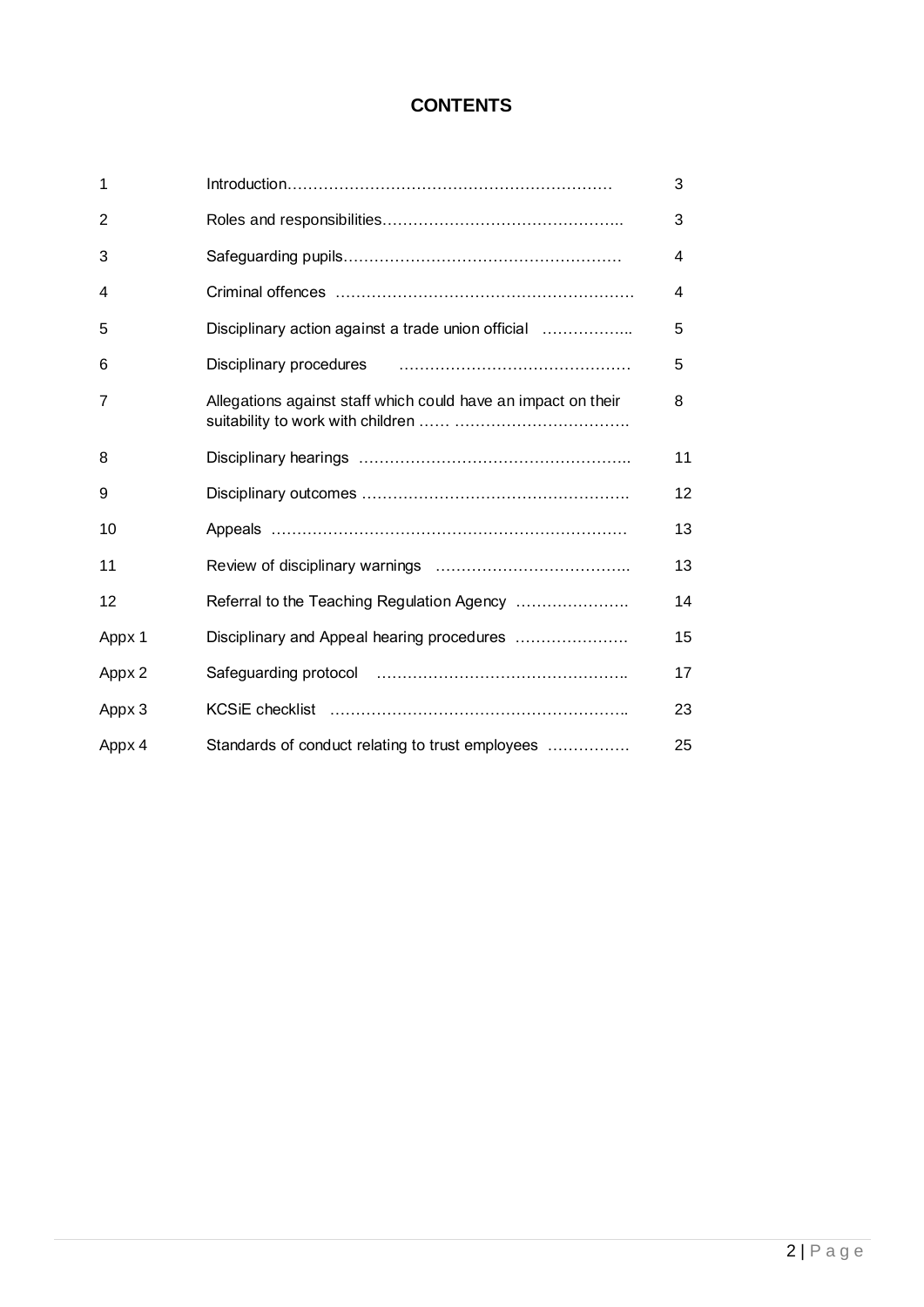## 1 Introduction

- 1.1 The framework set out in this policy is intended to ensure that all staff are treated equitably, and also takes account of relevant legislation and employment law, as well as any provisions contained within relevant conditions of service, or other specific Trust policies and contractual provisions.
- 1.2 The Trustees also understand their responsibility to ensure a safe environment for all children and other adults in the Trust's Academies. The following procedure also reflects the statutory requirements on the Trustees to ensure the Safeguarding of Children.
- 1.3 The procedure will apply to all staff employed by the Trust and will deal with all cases of staff misconduct. Issues relating to the capability of staff, either through absence or performance, are dealt with through separate Trust procedures. Appendix 3 sets out the standards of conduct expected by the Trustees for all members of staff.
- 1.4 The Head Teacher will be responsible for ensuring that all cases of conduct considered under this policy follow the agreed procedure outlined in the remainder of this document.
- 1.5 Whilst it is expected by the Trust that other than in exceptional circumstances members of staff will attend meetings arranged as part of the procedures outlined in this policy, any reference to the right to be accompanied means:
	- a. Where an employee has a right to be accompanied by this policy, they may be accompanied by a work colleague or trade union representative (the 'companion').
	- b. Subject to the following paragraph, the companion shall be entitled to address the hearing to put the employee's case; sum up that case; and respond on the employee's behalf to any view expressed at the hearing. The companion may also confer with the employee during the hearing.
	- c. The companion shall not be entitled to use the above entitlements in a way that prevents the employer from explaining its case or prevents any other person at the hearing from making their contribution to it.
	- d. The companion shall not be entitled to address the hearing if the employee indicates during the hearing that they do not wish the companion to do so, or answer questions on behalf of the employee.

## 2 Roles and Responsibilities

2.1 Where an incident occurs which gives cause for concern and which may possibly lead to disciplinary action, the Head Teacher will reach an initial decision about how this will be dealt with and determine who will undertake the necessary roles and responsibilities in line with this policy. The Head Teacher may choose to appoint a Commissioning Manager from within their Leadership Team to manage the disciplinary process.

## **Investigating Officer**

2.2 If deemed necessary, the Head Teacher or Commissioning Manager will identify an appropriate person to undertake a formal investigation into the matter. This will usually be a member of the Leadership Team of the relevant individual Academy. The Investigating Officer will be responsible for ensuring that all the appropriate evidence is gathered and investigated.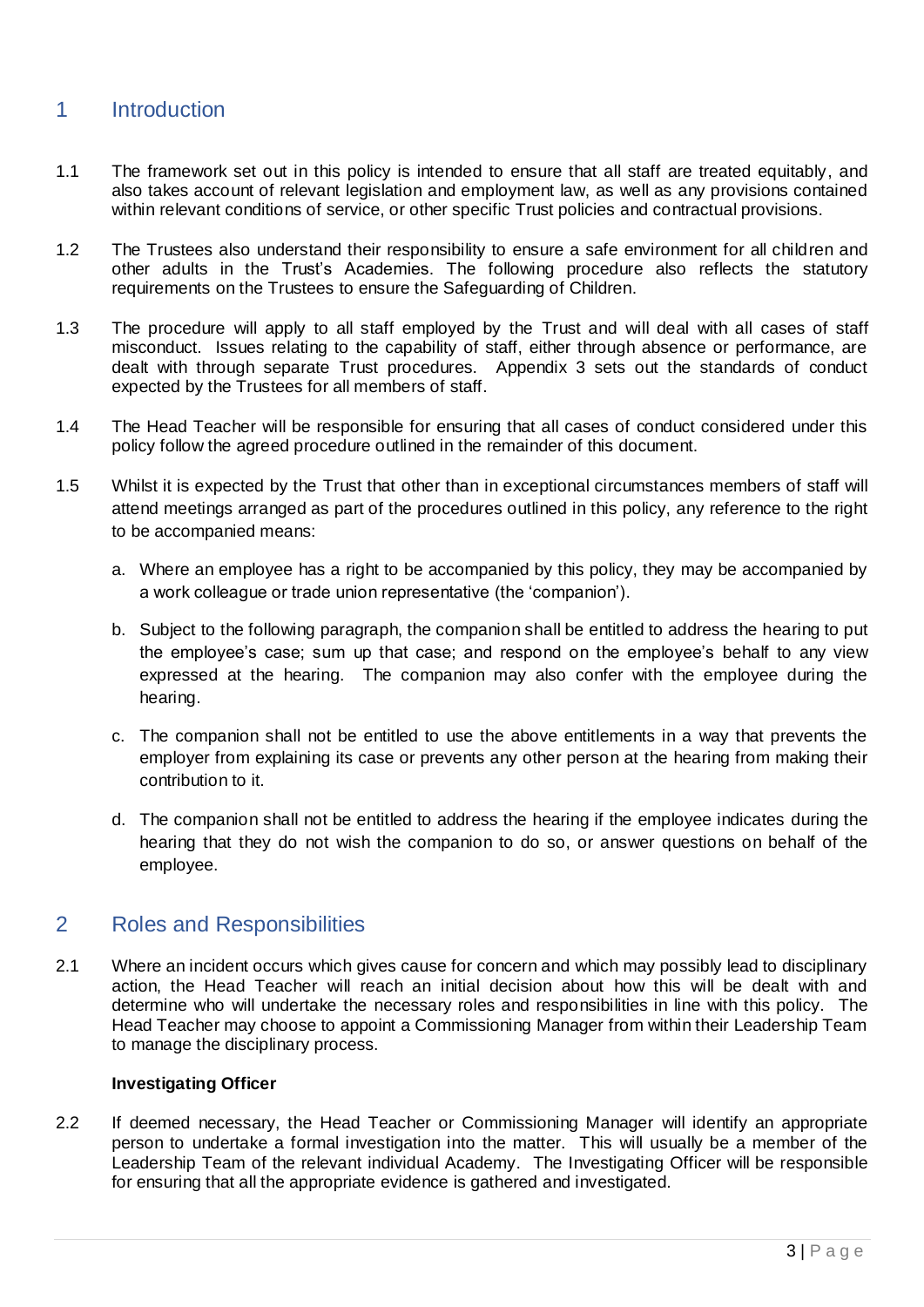## **Disciplinary Panel**

- 2.3 Where, following a formal investigation of an allegation there is a recommendation for formal disciplinary action, the case will be considered by a panel of governors (normally three), which may include the Head Teacher where they have not been involved in the investigation process. The role of the panel will be to consider evidence presented to them from the Commissioning Manager, Investigating Officer and the member of staff and to determine an appropriate response within the framework set out later in this policy at paragraph 9.
- 2.4 In the first instance the panel should be made up of Governors of the school. However, it is recognised that at times it can be difficult to secure three independent Governors, due to HR processes with multiple steps or in schools that have a small number of Governors. In these cases, it would be acceptable to invite Governors from another school within the Trust to complete the panel.
- 2.5 In some circumstances, such as the need to bring in additional expertise, the school may seek to include a trustee on a panel. Trustees reserve the right to place a trustee on a governor panel if they wish to do so.
- 2.6 In all cases, schools must strive to include at least one member of their Governing Body on panels to share local knowledge of their school with other panel members, where possible.

## **Presenting Officer**

2.7 Where a formal disciplinary panel is arranged, usually the Head Teacher or the Commissioning Manager (if one is appointed) will present the case, supported by the Investigating Officer. Where the Head Teacher is part of the panel, the Commissioning Officer (if one is appointed) and the Investigating Officer will usually present the case to the panel. However, there may be occasions when the Investigating Officer will present alone, if they and the Commissioning Manager both agree that this is appropriate.

## **Appeal Panel**

2.8 All appeals against a formal warning or dismissal will be heard by a panel of three governors who have had no previous involvement in the same stage of the disciplinary process.

## 3 Safeguarding Pupils

3.1 Any allegations of misconduct relating to safeguarding of pupils or allegations of incidents which did not involve children but could have an impact on an individual's suitability to work with children involving a member of staff or a member of agency staff working within an EMET school, will be dealt with in line with the procedures outlined in paragraph 7 of this policy.

## 4 Criminal Offences

4.1 Where a member of staff is subject to a criminal investigation or is charged with or convicted of a criminal offence, the Trust will seek to discuss the situation with the police before deciding on what action to take. As far as possible the Trust will seek to deal with the matter as soon as possible in accordance with the agreed procedures outlined in this policy, but will take account of information received from the police where immediate action may jeopardise any criminal investigation or conviction.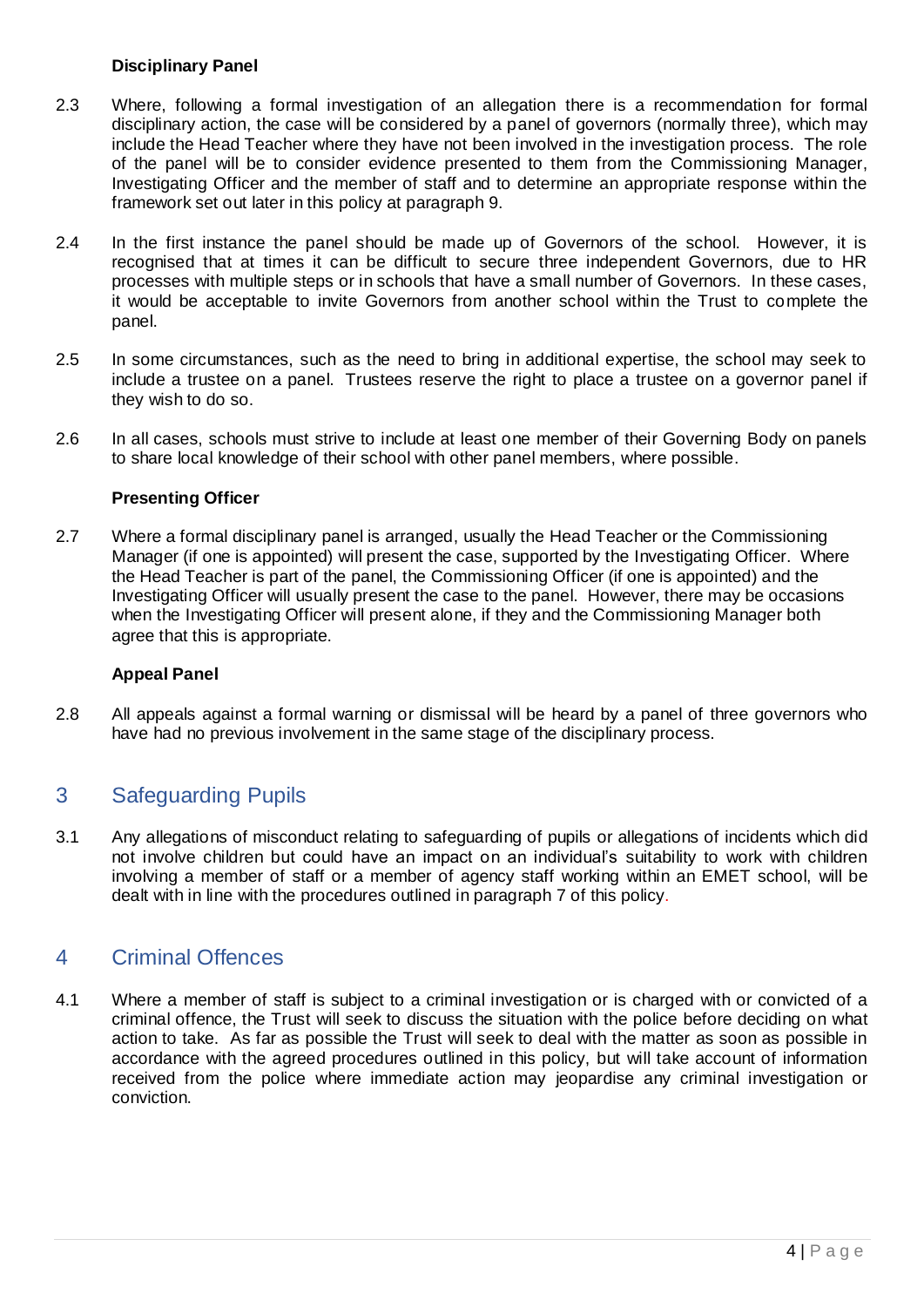## 5 Disciplinary action against a trade union official

5.1 In a case where disciplinary action is proposed against a trade union official, no action will be taken until a senior representative or full time officer of that trade union has been informed.

## 6 Disciplinary Procedure

## **Preliminary Investigation**

- 6.1 Following the disclosure of evidence or allegations of misconduct of a member of staff, the Head Teacher will consider the detail and determine how to proceed. Initially the Head Teacher or Commissioning Manager will seek to clarify the allegations, including an initial discussion with the member of staff concerned to obtain a balanced judgement about how to proceed, including possible suspension.
- 6.2 Where the allegations are against the Head Teacher, the Chair of Governors or the Trust will be responsible for determining the appropriate course of action. It is recommended that the Chair of Governors discusses all allegations with the HR Department prior to making any decisions or taking any action
- 6.3 Under the Trust's Terms of Reference, only Trustees are able to suspend a Head Teacher. If suspension of a Head Teacher may be required, the Chair of Governors must discuss this with the HR Department.
- 6.4 If the facts of the case are straightforward, the individual acknowledges their actions and witness statements are not required, the Head Teacher may decide not to conduct a formal investigation. The Head Teacher may then either take no disciplinary action, recommend counselling or issue a formal written warning. These options and the procedures for executing them are explained further at paragraphs 9.4 to 9.6.
- 6.5 The individual will have the right of appeal to a panel of Governors against any sanction given at this stage by the Head Teacher.
- 6.6 Where the Head Teacher or Commissioning Manager decides that there is a potential disciplinary case to investigate they will appoint an Investigating Officer to undertake a full investigation. This will usually be a member of the Leadership Team of the relevant individual Academy or another appropriate person where it is considered necessary to ensure an equitable investigation takes place.

## **Suspension**

- 6.7 At any point during the process, following disclosure of evidence or allegations of misconduct, the Head Teacher may consider the possible suspension of the member of staff. Normally a decision about suspension will not take place until the Head Teacher or Commissioning Manager has undertaken the initial preliminary investigation and consulted with the Chair of Governors and the HR Department. Suspension will be considered where:
	- 6.7.1 the continued presence of the member of staff at work may be prejudicial to a fair disciplinary investigation:
	- 6.7.2 there is evidence that the allegations are serious enough to warrant consideration of dismissal and/or may constitute gross misconduct. Where possible this evidence will be made available to the member of staff.
- 6.8 Any suspension of a member of staff will be on full pay. It will be explained to the member of staff that suspension is not a disciplinary sanction and does not indicate or presume the outcome of any disciplinary hearing. There will be no right of appeal against suspension. Wherever possible the Head Teacher will seek to ensure that the member of staff is supported at the suspension meeting.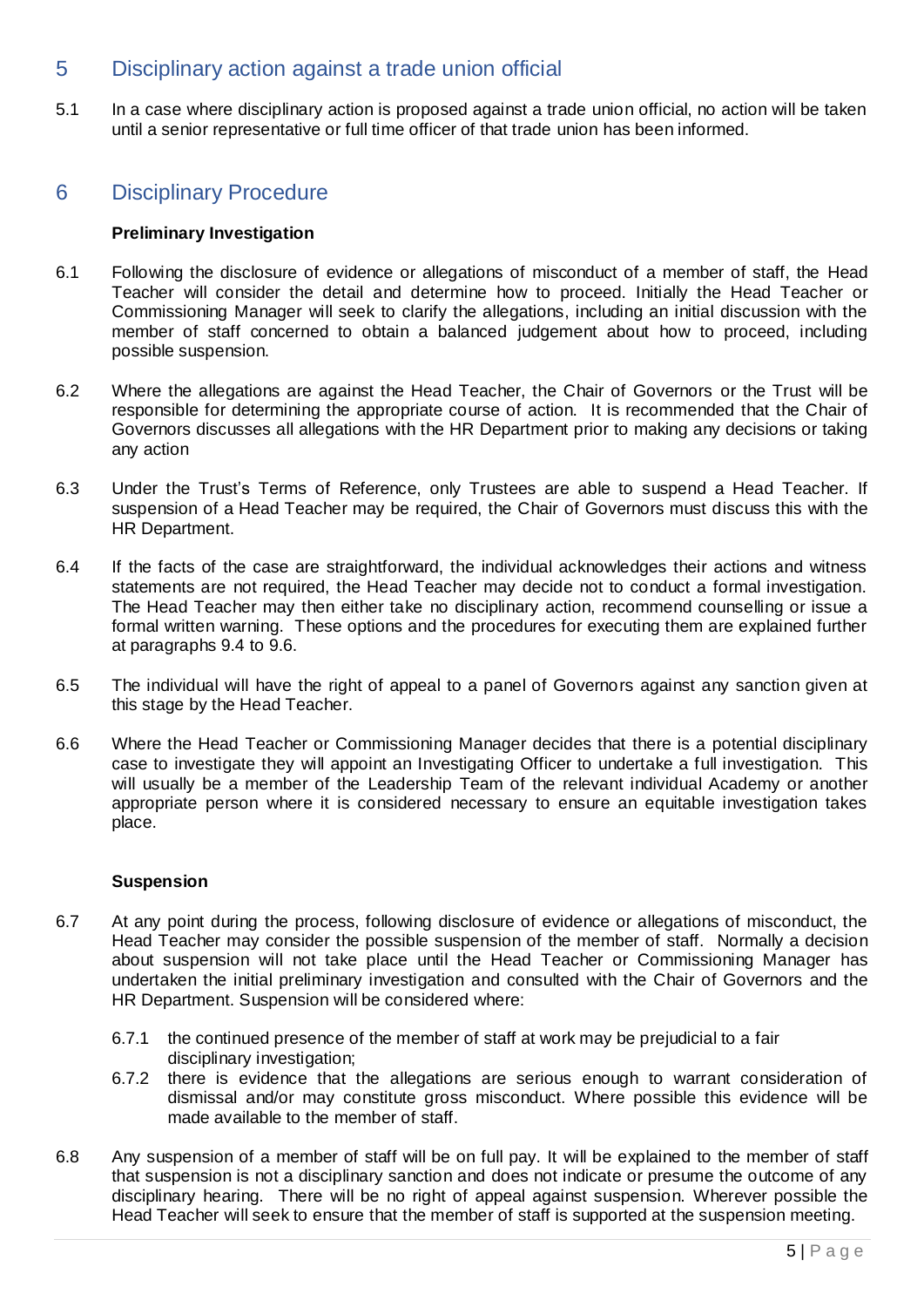6.9 Any decision to suspend a member of staff will be confirmed in writing within three working days, confirming the reason for the suspension. The member of staff will be instructed not to contact parents and pupils or discuss the case with members of staff, the Governing Body, the Trustees or the wider school community, unless authorised to do so by the Head Teacher. The member of staff will be advised that they may wish to contact their trade union.

#### **Formal Investigation**

- 6.10 Once a decision has been taken to undertake a formal investigation the member of staff will be advised to contact their trade union, who may accompany them to future investigatory meetings. The member of staff will be given the opportunity to submit a written summary of issues which they may wish to be considered during the investigation and to provide a written statement as part of the investigation.
- 6.12 The Investigating Officer will be responsible for ensuring that the allegations are investigated fully and will request written statements from the member of staff and any witnesses identified as part of the investigation. The member of staff may also request that specific witness statements are sought in support of their case.
- 6.13 Other than in exceptional circumstances, in the first instance the Investigating Officer will interview all the identified witnesses and any other relevant witnesses that emerge as part of the investigation. They will also ensure that they take account of any documentation or other evidence relevant to the allegation. The Investigating Officer will be responsible for ensuring that a note of those meetings is taken and that the individual witnesses have the opportunity to verify the accuracy of those notes before concluding the investigation. All witness statements should be signed by the witness. The witnesses will be asked to maintain confidentiality about the case.
- 6.14 Following the completion of the witness interviews, the member of staff will be invited to a formal investigatory meeting. The member of staff will be given five working days' notice in writing of the intention to hold a formal investigatory meeting, and given the right to be accompanied at the meeting by their trade union or another colleague should they wish. The letter will also outline the nature of the allegations / investigation.
- 6.15 The investigatory meeting will cover all the issues of concern about the allegations and provide the opportunity for the member of staff to respond to the allegations, including issues raised by the witnesses. At this stage copies of the witness statements will not be shared with the member of staff. The member of staff will also be advised that the investigation my lead to a formal disciplinary hearing. The Investigating Officer will be responsible for ensuring that a note of the meeting is taken and that the member of staff has the opportunity to verify the accuracy of and comment on those notes before concluding the investigation. The member of staff will be asked to sign the notes to confirm they are a true reflection of the meeting. If there is a disagreement with the notes, the nature of the disagreement will be noted on file.
- 6.16 Where as a result of the formal investigation additional information emerges that requires further investigation before concluding the formal investigation, the Investigating Officer will undertake further investigation, including obtaining any additional witness statements and undertaking witness interviews. Where further investigation has taken place a further formal investigatory meeting will be held with the member of staff to give them the opportunity to comment and respond before the investigation is concluded. A written note of that meeting will also be taken and a copy given to the member of staff for comment and signature.
- 6.17 At the conclusion of the formal investigation the Investigating Officer will review the evidence and report back to the Commissioning Manager to determine what action is necessary. The member of staff will be notified of the next stage within 20 working days of the investigation concluding.
- 6.18 Where the allegations are against the Head Teacher, the Chair of Governors or the Trust will be responsible for ensuring that an appropriate Investigating Officer is appointed. At the conclusion of the investigation the Chair of Governors or the Trust, in conjunction with the Investigating Officer, will be responsible for determining what action is necessary.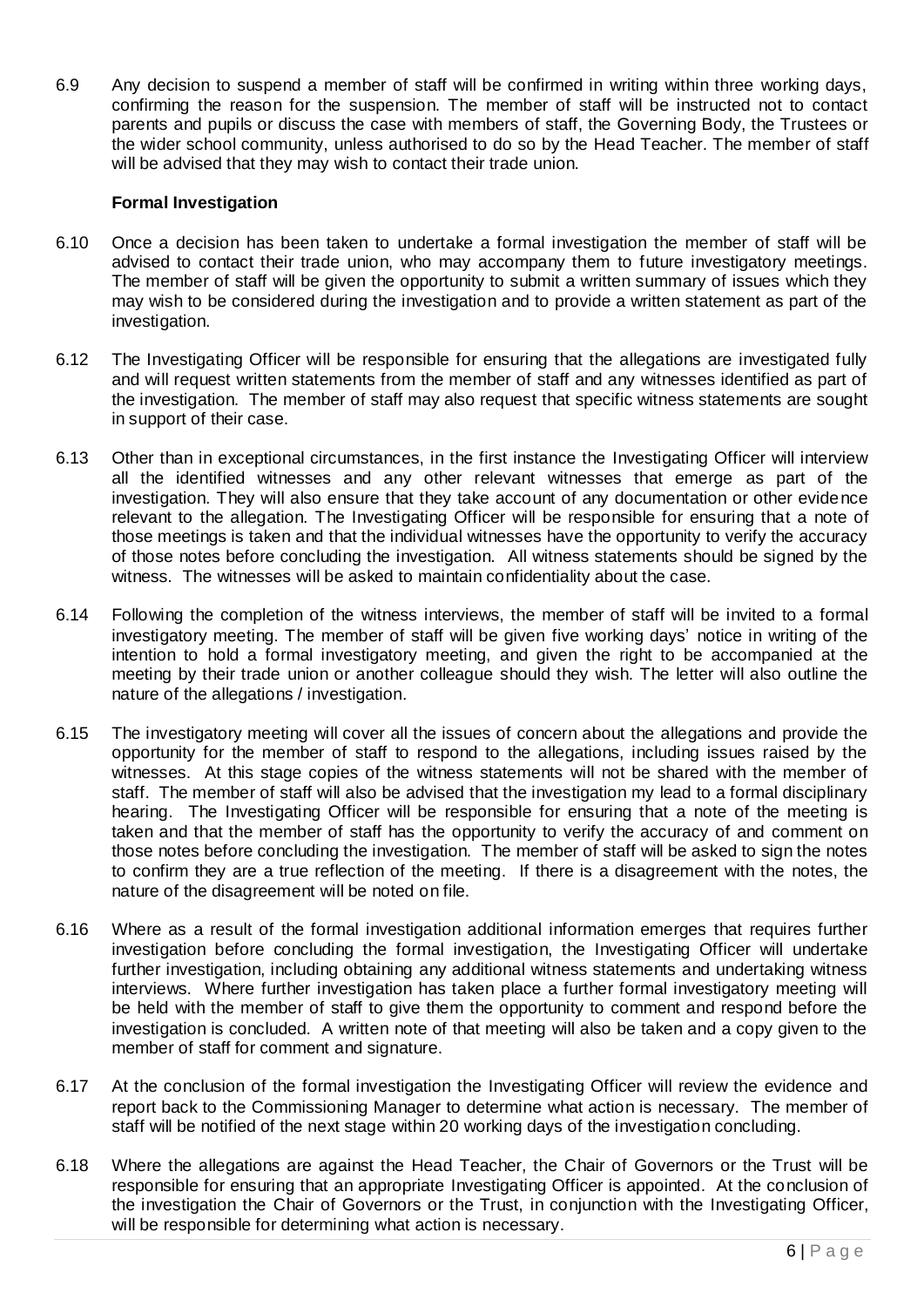#### **Possible responses**

- 6.19 In reaching a decision the Commissioning Manager and Investigating Officer will take account of the seriousness of the allegations and the overall impact on the Trust. They will also take account of wider factors which may be relevant and may include:
	- 6.19.1 any circumstances which may have been outside the control of the member of staff which may have been a contributory factor;
	- 6.19.2 personal difficulties or health issues which may have affected the member of staff's judgement or behaviour;
	- 6.19.3 the level of relevant procedures, policies or guidance, support and supervision, which the member of staff had access to;
	- 6.19.4 the level of responsibility and/or experience of the member of staff;
	- 6.19.5 whether the misconduct represents an isolated incident or follows previous incidents which have been addressed with the member of staff;
	- 6.19.6 any other mitigating circumstances relevant to the situation.
- 6.20 Issues relating to the capability of a member of staff will be dealt with through the Trust's Formal Capability Procedure.

## **Counselling**

- 6.21 Where it is considered that the seriousness of the allegation is not sufficient to warrant moving to a formal disciplinary warning the Head Teacher will arrange a formal counselling meeting to take place with the member of staff, at which they will have the opportunity to be accompanied. The meeting may also include another senior member of staff or Governor. The purpose of the meeting will be to make it clear that the behaviour is unacceptable and inappropriate and should not be repeated and identify future expectations and any further support and counselling for the member of staff that may be appropriate. Also the member of staff will be advised that any future unacceptable or inappropriate conduct will lead to formal disciplinary action.
- 6.22 A written record of the counselling meeting and the agreed outcomes, including support, will be retained on the member of staff's personal file and will be reviewed after 12 months. The member of staff will receive a copy.

## **Formal disciplinary action**

- 6.23 Where it is considered that the seriousness of the allegation is sufficient to warrant a formal disciplinary hearing, a panel of three governors will be established to hear the case. Where the Head Teacher has not been the Investigating Officer nor been involved in the formal investigation, they may be included as one of the panel members.
- 6.24 Where the allegations are against the Head Teacher, the disciplinary hearing will be considered by a panel of governors with no previous involvement in the investigation.
- 6.25 Where a formal disciplinary hearing is required this will be arranged and conducted in accordance with the procedure outlined in paragraph 8 of this policy.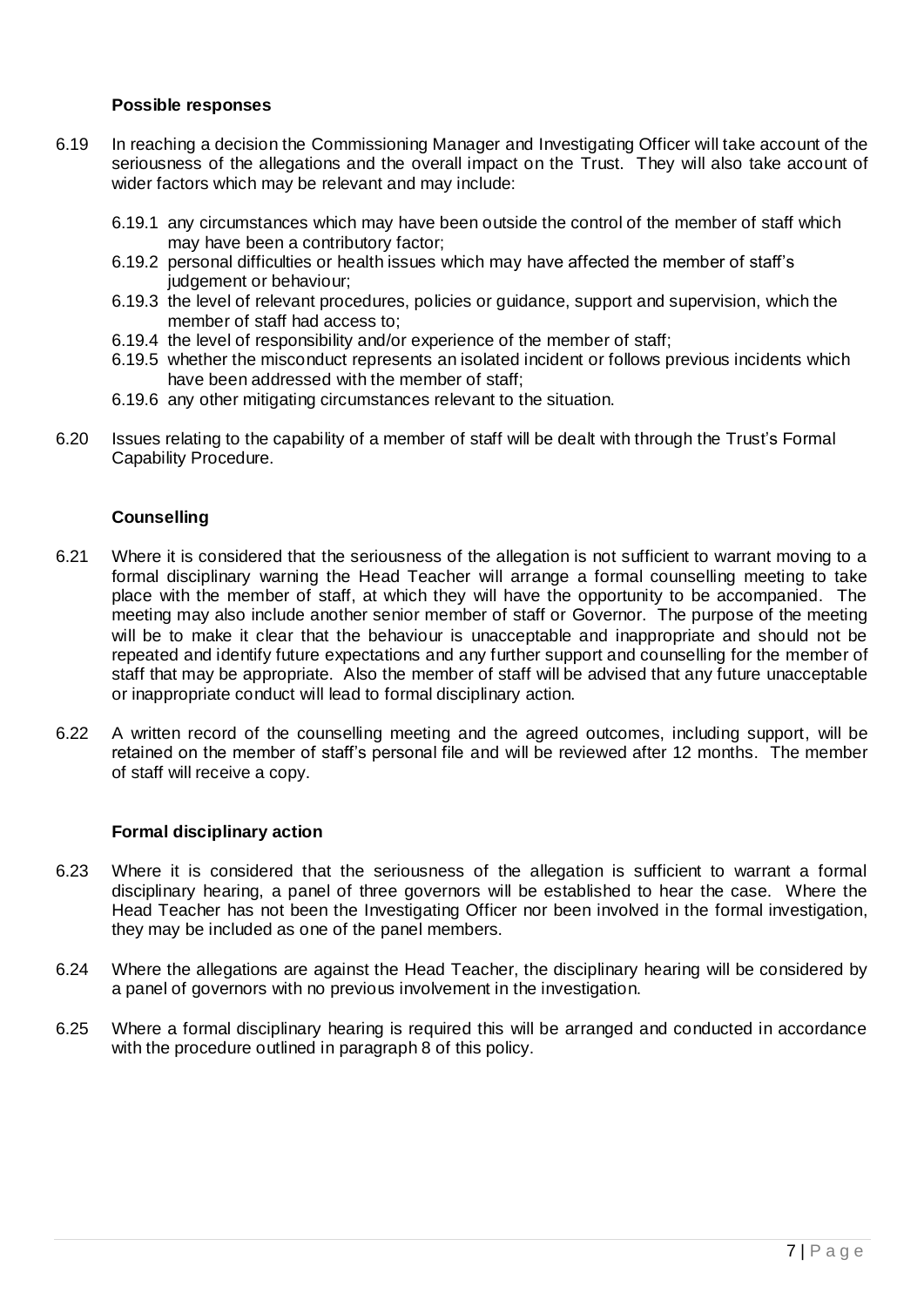## 7 Allegations Against Staff Which Could Have an Impact on their Suitability to Work with Children

## **General Issues**

- 7.1 The Trustees recognise their responsibility to ensure that where allegations of potential child abuse or actions which may impact on an individual's suitability to work with children are made, they will act in accordance with national legislation and procedures and local procedures. The following section of this procedure is therefore established within the framework of those national and local procedures.
- 7.2 The Trustees expect all staff employed by the Trust and agency workers working within the Trust to ensure that their conduct and behaviour with children and young people is appropriate and that they take all reasonable steps to minimise the risk of their actions being construed as illegal or professionally inappropriate.
- 7.3 The Trustees will ensure that a senior member of each Academy's leadership team is designated to have specific responsibility for co-ordinating action within the Academy and for liaising with children's social care and other agencies over suspected child abuse or other actions which may impact on an individual's suitability to work with children. In addition, a nominated Governor is appointed to be responsible for ensuring that their Academy's Governing Body meets its statutory responsibilities for Safeguarding children.
- 7.4 Given the sensitive nature of allegations of this type the Trustees will seek to ensure that confidentiality is maintained and that cases are resolved as quickly as possible in the context of a thorough investigation. The Trustees however recognise that parents and carers of any children involved should be kept informed, on a confidential basis, about the allegation and the progress of any subsequent procedures.
- 7.5 Where allegations against a member of staff are made, the Head Teacher will seek to ensure that the member of staff is kept informed of progress and offered appropriate support. However, in some cases the police or social care officers may require some information to be withheld if it could prejudice their enquiries.
- 7.6 Where allegations are made against an agency worker who works within the Trust, the Head Teacher or Designated Officer for the school will contact the Agency to work through the procedures together.
- 7.7 The Trustees have adopted a formal protocol for the management of safeguarding allegations against staff (Appendix 2) and a checklist to inform and record decision making in these situations (Appendix 3).

#### **Initial investigation**

- 7.8 Any member of staff who witnesses inappropriate behaviour by another employee or receives such a complaint from a parent, child, governor, colleague or other person has a duty to respond appropriately and in line with this procedure.
- 7.9 Any member of staff receiving an allegation of inappropriate behaviour against another member of staff must report this immediately to the Head Teacher (or the nominated governor where the allegation is against the Head Teacher). The member of staff receiving the allegation will be required to make an immediate written, dated record of the allegations.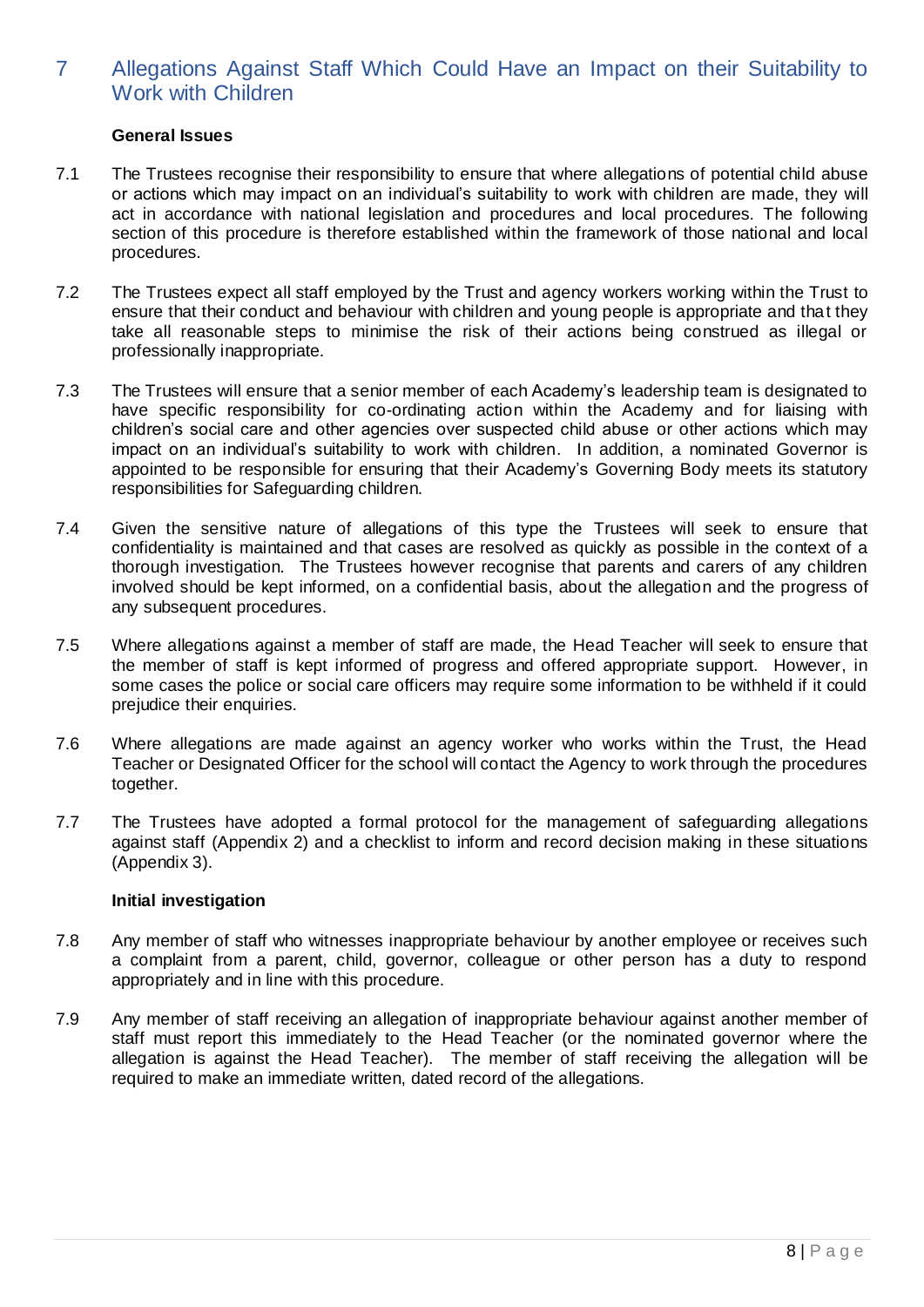- 7.10 The Head Teacher, designated officer, or nominated governor will immediately:
	- 7.10.1 Inform the Local Authority Designated Officer (LADO);
	- 7.10.2 Obtain details of the allegation in writing, signed and dated by the person who received the allegation, and countersigned by the head teacher or nominated governor;
	- 7.10.3 Record any information about times, dates, locations and names of potential witnesses;
	- 7.10.4 Complete the checklist at Appendix 3.
- 7.11 The Head Teacher or nominated governor will make an initial assessment of the circumstances. Where the allegation is clearly malicious the matter will be dealt with internally in school. The allegation will not be discussed with the member of staff. In all other cases the Head Teacher or nominated governor will consult the LADO and will decide whether the allegation requires further investigation, and if so by whom. No further investigations will take place prior to this decision. However, if the Head Teacher and LADO are of the view that the allegation is considered to be a potential criminal act within the scope of the child protection legislation or indicates that a child has suffered, is suffering or is likely to suffer significant harm, the case will be referred immediately to the police and / or children's social care officers.

## **Further investigation**

- 7.12 Where the Head Teacher (or nominated governor) and the LADO conclude that the allegation warrants further investigation, the following will be considered:
	- a. a referral to one or more of the agencies with statutory responsibilities to make enquiries (e.g. police, children's social care)
	- b. an investigation under the school's disciplinary procedures where the Head Teacher (or nominated governor) and LADO are wholly satisfied that children are not at risk of significant harm or that a potential crime has not been committed.
- 7.13 Where a decision is taken to refer the case to other agencies, no member of staff, governor of the Academy, or Trustee will undertake any further investigation without further discussion and agreement with those agencies. However, where there are no objections the Head Teacher (or nominated governor) will:
	- a. inform the child/children or parent making the allegation about the referral and explain the likely course of action;
	- b. ensure that the parents / carer of the child who is the alleged victim have been informed of the facts of the allegation and the likely course of action;
	- c. inform the member of staff against whom the allegation is made and explain the likely course of action;
	- d. inform the Chair of Governors / nominated governor of the school.

A written record of the action taken will be made by the Head Teacher (or nominated governor).

## **Suspension**

- 7.14 Where a potential serious allegation is made against a member of staff the Head Teacher will consider the possibility of suspension. The principles set out in paragraph 6.2 of this policy will apply but particularly in a case of potential safeguarding risks, the following will be significant:
	- a. where there is evidence that a child or children continue to be at risk and no other action can be taken to minimise the risk;
	- b. where the allegations are so serious that they constitute gross misconduct and there is sufficient evidence to suggest that the allegations may be true;
	- c. where it is necessary to allow the conduct of the child protection enquiries / investigation to proceed unimpeded;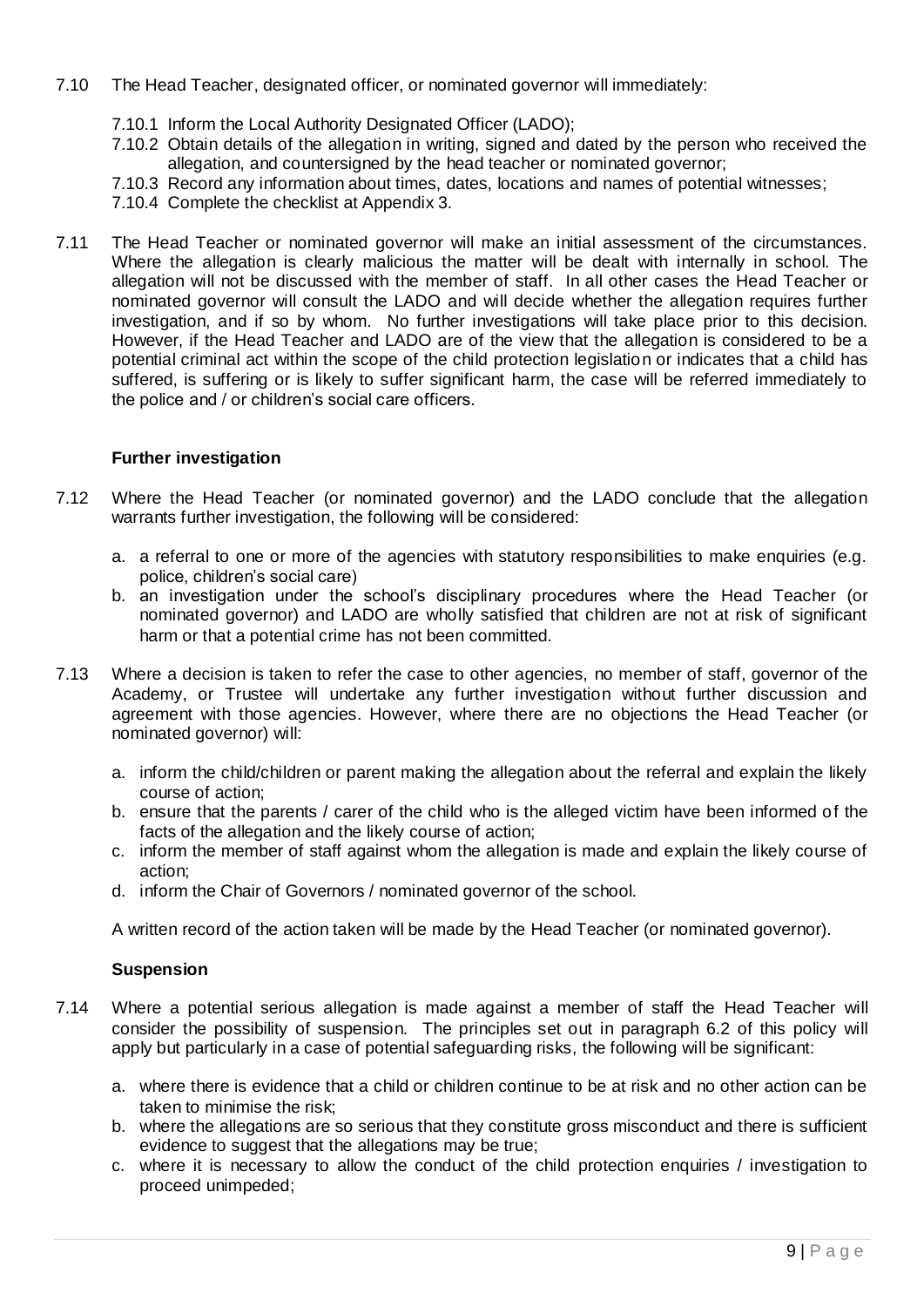- d. where a police investigation is being undertaken and the police have indicated that suspension would be appropriate;
- e. to protect the interests of the member of staff.

The member of staff will be advised that they may wish to contact their trade union.

- 7.15 If, as a result of an Allegations Against a Professional (AAP) meeting, the police are conducting a criminal investigation relating to the case, the Head Teacher will not arrange a meeting with the member of staff or consider suspension without prior discussion with the officer in charge of the case.
- 7.16 The Head Teacher should consult with their Chair of Governors and the HR Department before making any final decisions on suspension.

#### **Formal investigation**

- 7.17 An AAP meeting may be held to determine whether or not a formal investigation should take place. This could include:
	- a. an enquiry conducted by Children's Social Care under local procedures;
	- b. related police investigations into possible criminal offences;
	- c. an internal investigation under the Trust's disciplinary procedure.
- 7.18 The Trust will not normally proceed with any internal disciplinary investigation until the police or child protection agencies have undertaken their investigations. However, the Trustees will wish to deal with the internal investigation as soon as possible and therefore, unless requested not to do so by the external agencies, the Head Teacher will arrange for an internal investigation to be conducted following completion of the preliminary investigations undertaken by external agencies. It is expected that any evidence gathered as part of that external investigation will be made available to the Head Teacher (or nominated governor) at the earliest opportunity.
- 7.19 Any internal investigation will be conducted within the framework of the procedure outlined in paragraph 6.3 of this document.
- 7.20 In appointing an Investigating Officer the Head Teacher (or nominated governor) may consult the LADO to determine the most appropriate person to undertake the role.
- 7.21 A full investigation will be undertaken by the Investigating Officer which may include interviewing parents and pupils and formal signed statements will be requested. All witnesses will be informed that any information disclosed during the investigation will be shared with the member of staff against whom the allegations have been made.
- 7.22 If at any stage during the investigation, new evidence emerges which suggests that a referral may be necessary under the local child protection procedures or to the police, the investigation will be suspended, pending the referral. Further investigation will be dependent upon the outcome of the referral.
- 7.23 The Trustees will wish the full investigations to be completed as quickly as possible, and take account of the nationally recommended timescales. However, the procedure outlined in paragraph 8 details the timescales required by the Trust's internal disciplinary procedure for hearings and possible appeals.

#### **Possible responses**

7.24 Following completion of the investigation, the Head Teacher (or nominated governor) will review the evidence and decide whether or not there is a formal disciplinary case.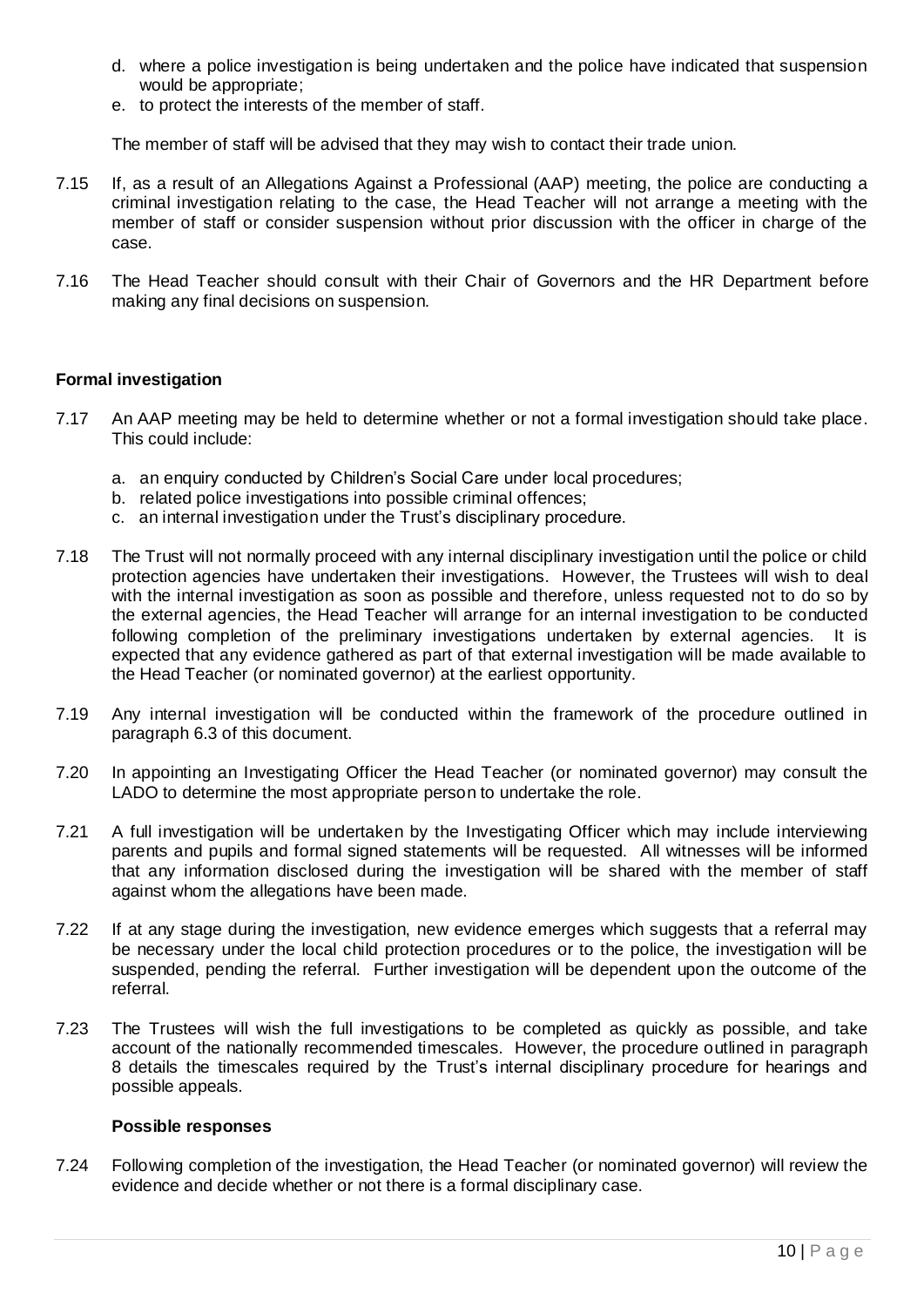- 7.25 Where it is determined that a formal disciplinary hearing should be arranged that should be dealt with as covered in paragraph 8 of this policy.
- 7.26 Where the Head Teacher (or nominated governor), in consultation with the LADO and other appropriate agencies believe that the allegation is without foundation the member of staff will be informed that no further action is intended and this will be confirmed in writing within 3 working days. Where the member of staff has been suspended during the investigation, that suspension will be terminated and the member of staff allowed to return to work at the earliest opportunity.
- 7.27 Where no further action is intended the member of staff will be supported in their return to school and the parents / carers of the child or children concerned will be informed that no further action is intended. The Head Teacher will also consider appropriate counselling for the child or children concerned should they or their parents request it.
- 7.28 Where, as a result of the investigation and following consultation with the LADO, there are possible concerns that the child may have been abused by someone else, a referral under the local child protection procedures may be considered.
- 7.29 The Head Teacher will also prepare a confidential report confirming the action taken and the reasons for the decision. The report will be retained by the Trust and a copy will also be sent to the LADO.

## 8 Disciplinary Hearings

- 8.1 Where it has been decided that a formal disciplinary hearing is required, this will be arranged by the Commissioning Manager, (or Chair of Governors where the allegation is against the Head Teacher).
- 8.2 The member of staff will be given at least 5 working days' notice in writing of the date of the hearing. They will also be given the opportunity to be accompanied at the meeting by their trade union representative or colleague.
- 8.3 The written notice will confirm the date and time of the hearing and all documentation to be considered at the hearing will be issued at the same time. Also, where a possible outcome of the hearing may be dismissal, this will be confirmed in the letter. Copies will also be sent to the members of the disciplinary panel at the same time.
- 8.4 The member of staff will be invited to submit any written evidence they wish to be considered at the hearing. Any written documentation must be submitted to the Commissioning Manager (or nominated governor) at least two working days before the hearing. These papers will also be circulated to members of the disciplinary panel prior to the hearing. Other than in very exceptional circumstances, and only with the prior agreement of the chair of the disciplinary panel, any papers submitted after that deadline will not be considered by the panel at the disciplinary hearing.
- 8.5 Where a member of staff's representative is unable to attend on the date of the meeting, the member of staff may request that a further date is arranged with 5 working days of the original date. The member of staff should notify the Head Teacher or nominated governor of this request within 2 working days of receiving the notification of the hearing. There will be no further extension of time beyond 5 days. If the member of staff is unable to arrange representation following an extension of the date of the meeting, the hearing will proceed without representation for the member of staff.
- 8.6 The procedure under which disciplinary hearings will be conducted is attached as Appendix 1. A copy of this procedure will be sent to the member of staff and members of the disciplinary panel as part of the invitation to the hearing.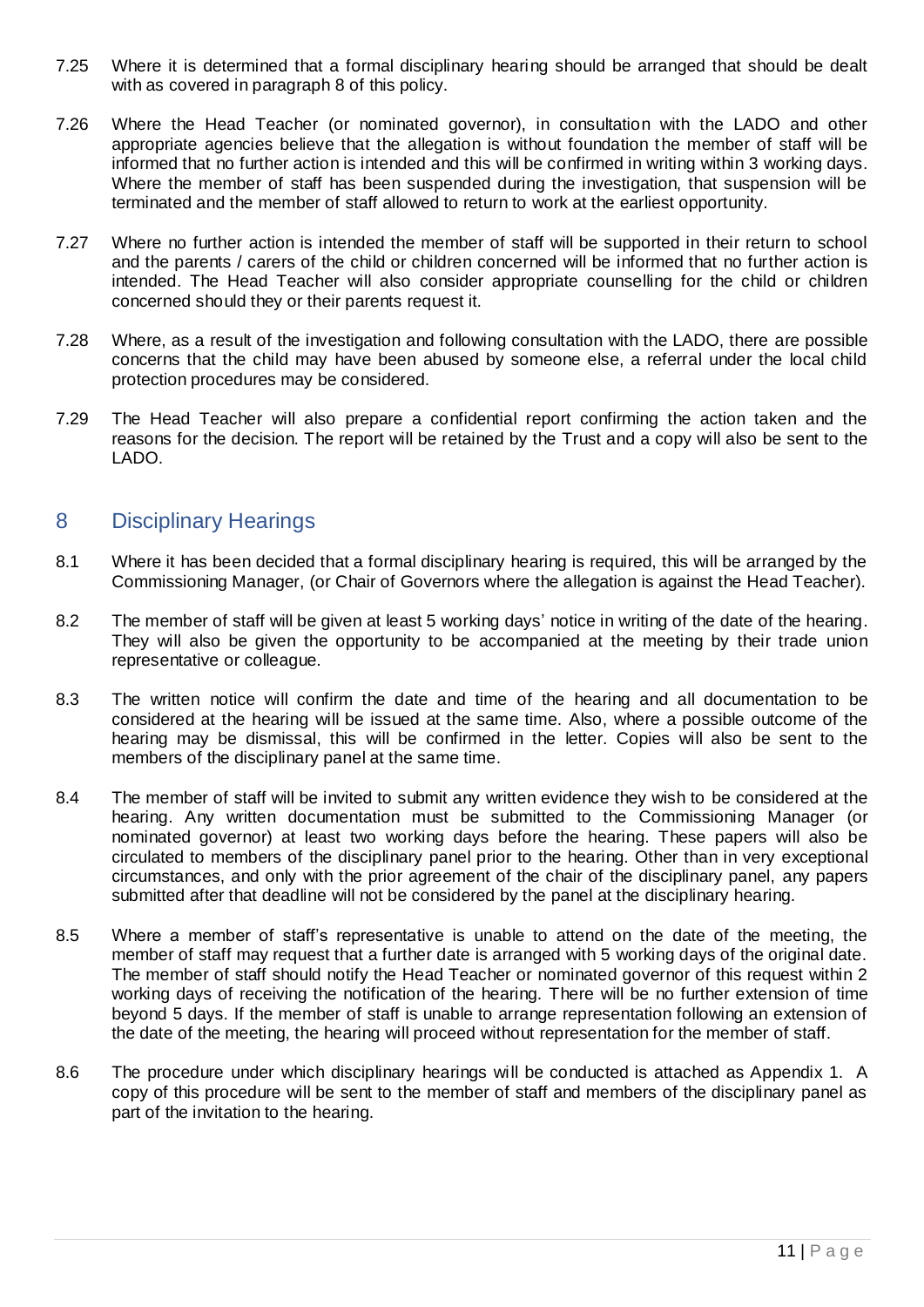## 9 Disciplinary Outcomes

- 9.1 Following a disciplinary hearing the panel may determine one of the following outcomes. In reaching a decision on the level of disciplinary response, the disciplinary panel will take account of the particular circumstances of the case including any personal or other mitigating circumstances as highlighted in Appendix 1.
- 9.2 Other than in exceptional circumstances a disciplinary panel will not repeat a level of warning for a similar offence for which there is already a live disciplinary warning on file.
- 9.3 Where a member of staff who is subject to an allegation goes off sick at any point during the investigation or disciplinary procedure, the governing body will continue to progress the procedure in line with this policy. In the first instance the Head Teacher will seek to obtain a medical view about the absence and also offer an alternative date for meetings to take place. Therefore, other than in exceptional circumstances, if a member of staff is unable to engage with the investigation or hearing due to ill health within a reasonable time, they will be informed that the process will proceed in their absence and they will be given the right to be represented by their trade union or a colleague and/or to submit any evidence in writing. **No formal disciplinary action**
- 9.4 Where the Head Teacher or panel consider that there is no case to answer this will be confirmed in writing within 3 working days.

## **Formal Counselling**

9.5 Where the Head Teacher or panel consider that the evidence is substantiated but the level of concern is minor, they may make a recommendation that formal counselling takes place for the member of staff to raise awareness of the potential implications of their behaviour or actions in the future. The Head Teacher or panel will determine at the meeting how long the details of the investigation will remain on file. Usually a warning will be issued for 12 months but in exceptional circumstances may be increased up to 24 months. This will be confirmed in writing within 3 working days and a full record retained on the personal file of the member of staff. The case will be subject to review after the allocated time.

#### **Formal written warning**

9.6 In the case of a substantiated allegation of misconduct or where there is an accumulation of minor offenses, the Head Teacher or panel may issue a written warning. It will be determined at the meeting how long the warning will remain on file. Usually a warning will be issued for 12 months but in exceptional circumstances may be increased up to 24 months. This will be confirmed in writing within 3 working days and a copy, along with a copy of the disciplinary hearing papers, will be retained on the personal file of the member of staff. The case will be subject to review after the allocated time.

#### **Formal final written warning**

9.7 Following an earlier warning for misconduct or in a case of serious misconduct short of dismissal, the disciplinary panel may issue a final written warning, including a statement that any further misconduct may lead to dismissal. The panel will determine how long the warning will remain on file. Usually a warning will be issued for 24 months but in exceptional circumstances may be increased up to 36 months. This will be confirmed in writing within 3 working days and a copy, along with a copy of the disciplinary hearing papers, will be retained on the personal file of the member of staff. and the case will be subject to review after the allocated time.

## **Dismissal**

9.8 In cases of gross misconduct, or in cases of serious misconduct following a previous warning or misconduct following a final warning, the disciplinary panel may dismiss the member of staff. The decision to dismiss will be confirmed in writing within 3 working days.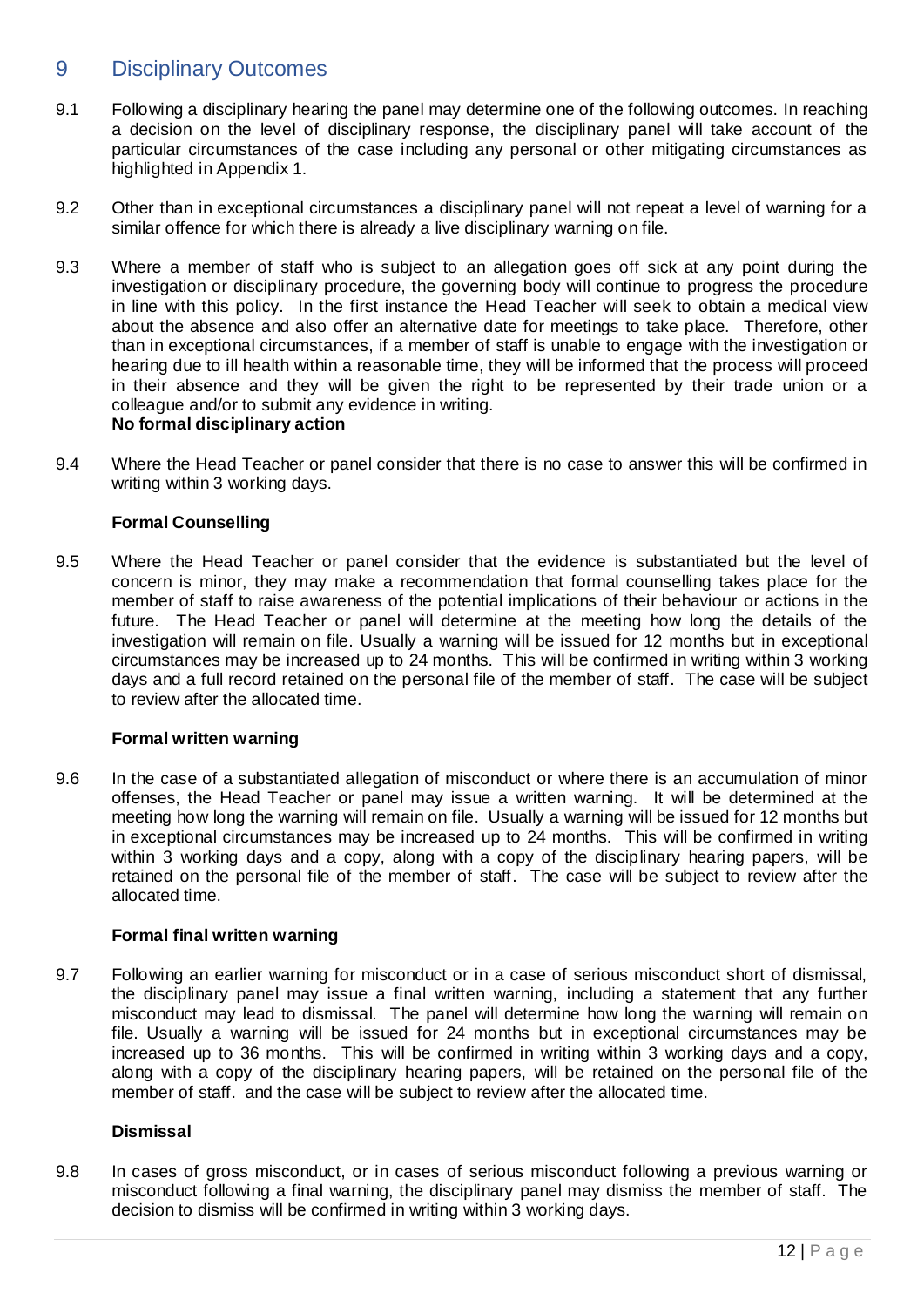## 10 Appeals

- 10.1 A member of staff will be given the right of appeal against any outcome issued by the Head Teacher or disciplinary panel, and this will be confirmed in writing in the notification of the outcome of the hearing letter. A member of staff will be given 5 working days from the receipt of the letter in which to submit their written appeal.
- 10.2 The written appeal should include the grounds of the appeal and any documentation which the member of staff wishes to be taken into account by the appeals panel.
- 10.3 On receipt of a written appeal the Head Teacher, or nominated governor, will arrange an appeal hearing. The appeal panel will comprise at least three governors with no previous involvement in the same stage of the disciplinary process.
- 10.4 The member of staff will be given at least 5 days' written notice of the date of the appeal hearing. Copies of all documentation to be considered at the hearing will be sent to the member of staff at the same time and will also be sent to members of the appeal panel.
- 10.5 Where a member of staff's representative is unable to attend on the date of the meeting, the member of staff may request that a further date is arranged with 5 working days of the original date. The member of staff should notify the Head Teacher or nominated governor of this request within 2 working days of receiving the notification of the hearing. There will be no further extension of time beyond 5 days. If the member of staff is unable to arrange representation following an extension of the date of the meeting, the hearing will proceed without representation for the member of staff.
- 10.6 In the case of an appeal against dismissal, the appeal may be heard during the notice period of the member of staff, or in the case of immediate dismissal following gross misconduct the appeal may be heard after the termination of the contract of the member of staff. In the outcome of a successful appeal the employment of the member of staff would be reinstated.

## 11 Review of Disciplinary Warnings

- 11.1 The time periods for disciplinary warnings remaining live on a personal file outlined above represent the minimum period applicable at each level. At the end of the initial period the Head Teacher will review the case with the individual member of staff. Where it is decided by the Head Teacher to extend the period this will be reviewed at 12 month intervals. Normally for a written warning the maximum period of extension would be up to three years and for a final warning up to five years. Where a warning is regarded as spent a copy of the decision will be retained on the member of staff's personal file attached to the copy of the original warning.
- 11.2 In the case of any investigations and/or warnings arising from allegations relating to the safeguarding of children, the records will remain on the personal file until the member of staff has retired or for 10 years if that is longer.

## 12 Referral to the Teaching Regulation Agency

12.1 Where as a result of disciplinary action a teacher has been dismissed, or resigned during the process to avoid dismissal, the matter will need to be referred to the Teaching Regulation Agency to consider the teacher's future professional status. Please contact the HR Department to discuss this further.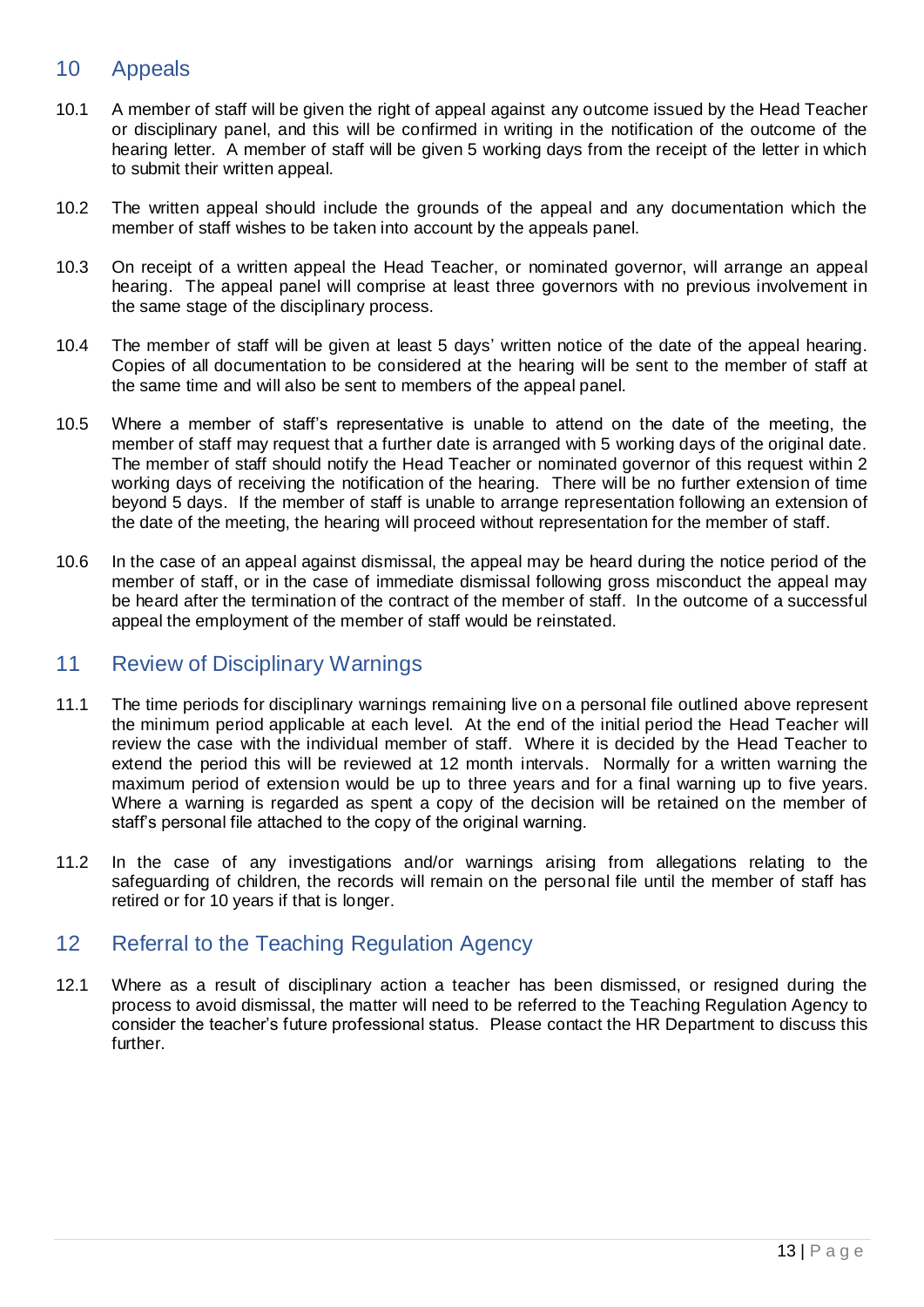## 13 Referral to the DBS

- 13.1 There is a legal requirement for schools to make a referral to the DBS where an individual is removed from regulated activity (or would have been removed had they not left voluntarily), and the school believes the individual has:
	- engaged in relevant conduct in relation to children and/or adults;
	- satisfied the harm test in relation to children and/or vulnerable adults; or
	- been cautioned or convicted of a relevant offence.
- 13.2 Please contact the HR Department to discuss this further in relevant cases.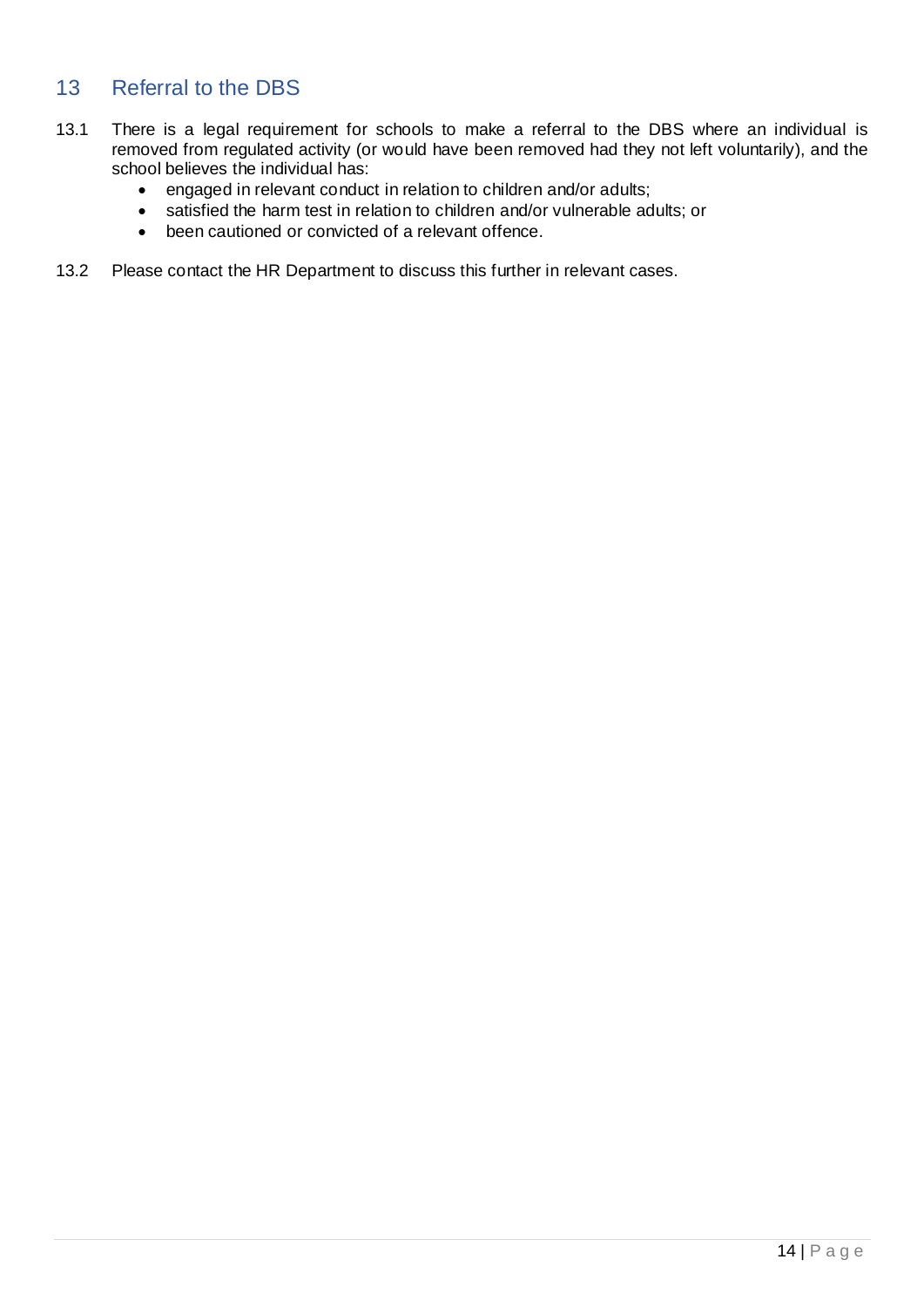## 1 Disciplinary and Appeal Hearing Procedure

- 1.1 Notes of the hearing and outcome will be taken by an appropriate individual.
- 1.2 At the hearing the Commissioning Manager and Investigating Officer will be responsible for presenting the evidence to the disciplinary panel in the presence of the member of staff and their companion. Witnesses may be called individually in support of the Academy's case.
- 1.3 The Commissioning Manager, Investigating Officer and any witnesses called may be asked questions by the member of staff or their companion on the evidence presented.
- 1.4 The witnesses may then be asked further questions by the Commissioning Manager and Investigating Officer.
- 1.5 Members of the disciplinary panel may ask questions of the Commissioning Manager, Investigating Officer and witnesses on the evidence submitted.

Note: After completion of the above stages the witnesses will be:

- a. instructed not to discuss the case in any way until after the hearing has been determined;
- b. asked to leave the meeting. Unless otherwise determined by the parties to the hearing, the witnesses may be subject to recall and should keep themselves available if requested to do so.
- 1.6 The member of staff or representative will state their case in the presence of the Commissioning Manager and Investigating Officer. Witnesses may be called by the member of staff in support of their case.
- 1.7 The member of staff and any witnesses called may then be questioned by the Commissioning Manager and Investigating Officer.
- 1.8 The witnesses may then be asked further questions by the member of staff or representative on the evidence presented.
- 1.9 The disciplinary panel may ask questions of the member of staff and their representative and any witnesses called.

Note: After completion of the above stages the witnesses will be:

- a. instructed not to discuss the case in any way until after the hearing has been determined;
- b. asked to leave the meeting. Unless otherwise determined by the parties to the hearing, the witnesses may be subject to recall and should keep themselves available if requested to do so.
- 1.10 The Commissioning Manager and Investigating Officer will then have the opportunity to sum up the case against the member of staff.
- 1.11 The member of staff or their representative will have the opportunity to sum up on their behalf and offer the disciplinary panel details of any mitigating circumstances they consider should be taken into account (see Section 2 below).
- 1.12 The Commissioning Manager, Investigating Officer, the member of staff and their companion will then withdraw.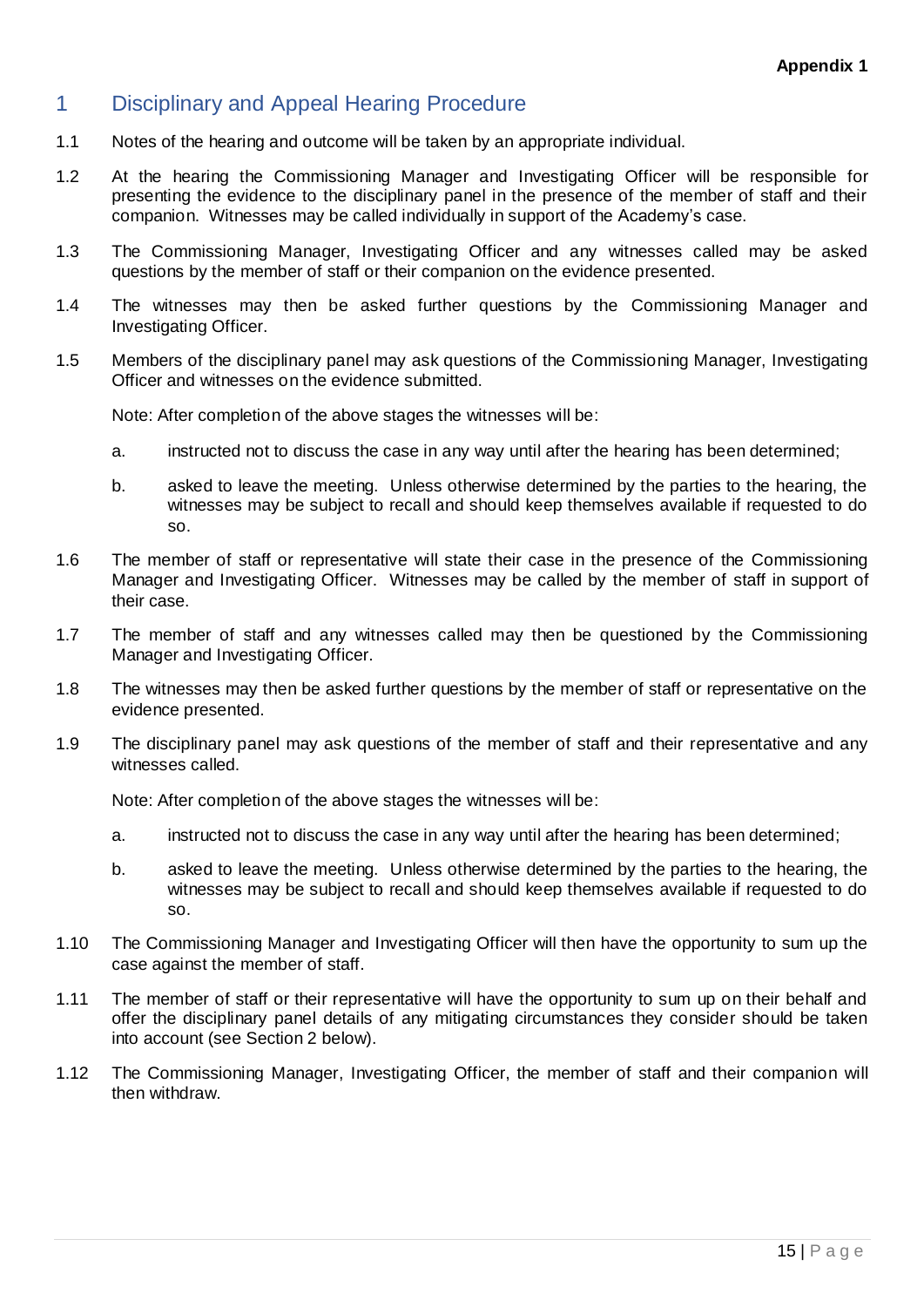- 1.13 The disciplinary panel will then deliberate in private, only recalling the member of staff and their companion, the Commissioning Manager and Investigating Officer to clarify points of uncertainty on evidence already given. Any officer acting in an advisory role to the panel will remain in the meeting to advise on procedural matters but will not be part of the decision making process. Notes will not be taken of the deliberation process, but should be taken if a recall of the member of staff, a witness or the Commissioning Manager and Investigating Officer is necessary. If recall of the member of staff, Commissioning Manager or Investigating Officer is necessary, both parties will be invited to return, even if only one of them is concerned with the point giving rise to doubt. Both parties will also be invited to return should it be necessary to seek clarification from any of the witnesses.
- 1.14 The disciplinary panel will also consider any relevant mitigating circumstances which need to be taken into account in reaching a decision (see Section 2 below).
- 1.15 Once the disciplinary panel has reached a decision, the Commissioning Manager, Investigating Officer, the member of staff and their companion will be invited to return to the meeting and the decision will be given verbally to all parties at the same time. Any right of appeal will be explained to the member of staff. The decision of the disciplinary panel and any right of appeal will be confirmed in writing within 3 working days.
- 1.16 The above procedure will apply to all appeal hearings but no further right of appeal against the decision will be allowed following the appeal hearing.

## 2 Mitigating Circumstances

- 2.1 In reaching a decision the disciplinary panel will ensure that all reasonable circumstances of the case have been taken into account, which may include:
	- a. the previous disciplinary record of the member of staff;
	- b. the member of staff's general record, position, length of service and state of health;
	- c. the penalty imposed in similar cases in the Trust in the past;
	- d. any mitigating circumstances raised by the member of staff during the presentation of their case or any other relevant mitigating circumstances which may affect the overall penalty imposed.
- 2.2 The disciplinary panel will also consider the following when reaching a decision:
	- a. Has there been as much investigation as is reasonable in the circumstances?
	- b. Does the disciplinary panel genuinely believe 'on the balance of probability' that the member of staff has committed the misconduct? The disciplinary panel will have regard to the civil test of guilt on the balance of probability which indicates that the level of probability should be proportionate to the severity of the sanction being considered (i.e. if the recommendation is to dismiss then the level of probability must be proportionately greater.)
	- c. Has the disciplinary panel got reasonable grounds on which to sustain that belief?
	- d. Is the misconduct sufficiently serious to justify the disciplinary decision being contemplated?
	- e. Is the decision within the band of reasonable responses of a reasonable employer in the circumstances?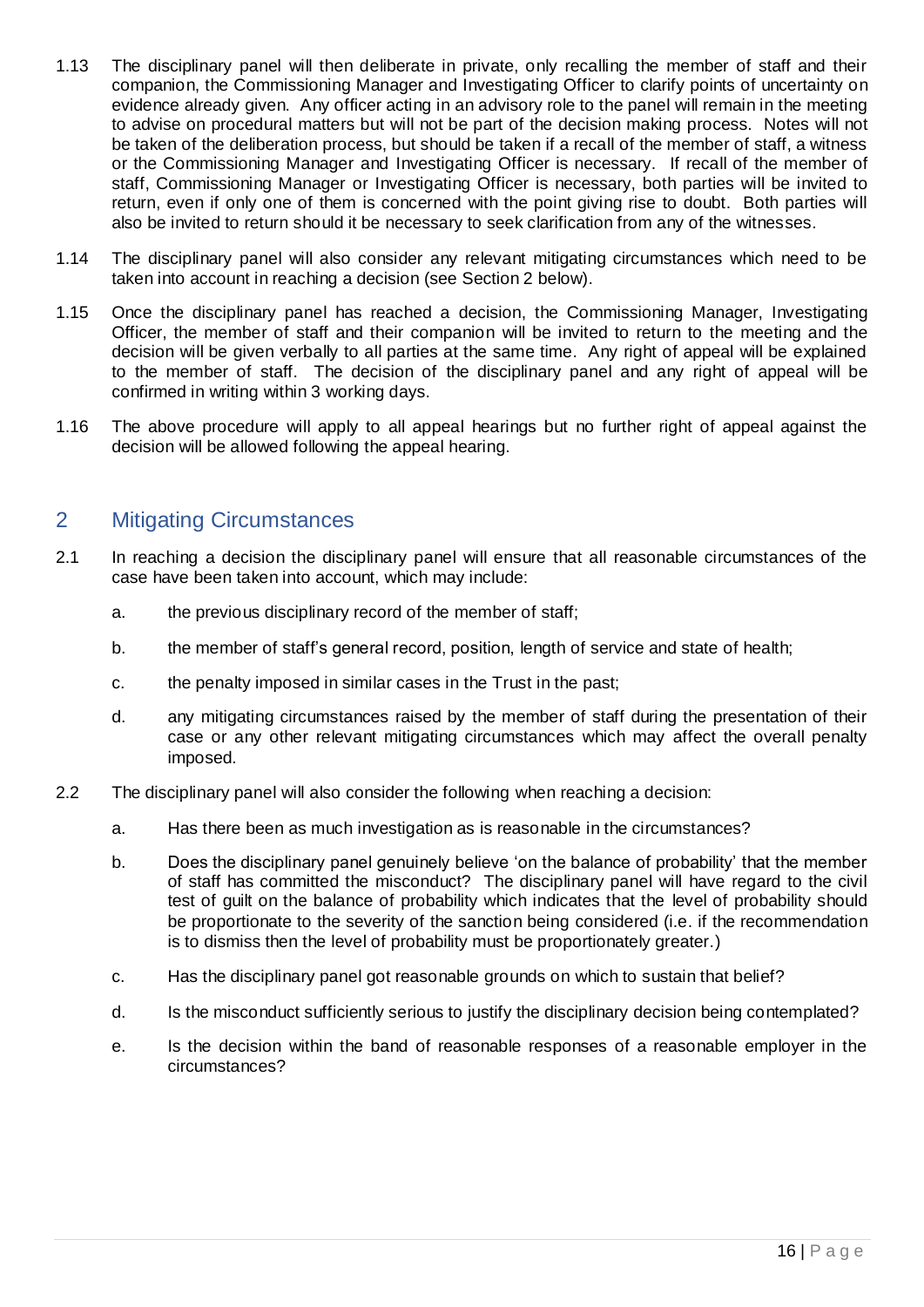## Safeguarding Protocol

#### 1 General Principles

- 1.1 Employees and agency workers working in the Trust are expected to ensure their conduct and behaviour with all young people is appropriate, and to take all reasonable steps to minimise the risk of their actions being construed as illegal or professionally inappropriate.
- 1.2 It is recognised that the nature of relationships between staff and pupils may lead to allegations being made against staff by pupils or parents. Such allegations may be true, or may be false, malicious or misplaced. The Trustees would therefore expect everyone involved to maintain an open mind in dealing with allegations.
- 1.3 It is expected that every effort will be made to ensure that cases are resolved as quickly as possible, ensuring a fair and thorough examination of the allegations.

#### 2 Roles and responsibilities

#### 2.1 **All Trust staff / Governors / Trustees**

All Trust staff, agency workers working within EMET schools, Governors and Trustees have a responsibility to respond appropriately to any allegations about members of staff or agency workers which could constitute abuse of a young person. The Trustees recognise that such allegations may be related to physical, mental and / or sexual abuse; they may be at a level which constitutes inappropriate behaviour or unprofessional conduct; they may be a criminal offence. The Trustees expect that all staff are alert to their responsibilities and that the Head Teacher, the designated person and the chair of governors and nominated governor are familiar with their specific responsibilities. All school staff will have access to information, training and support on the relevant procedures.

#### 2.2 **Designated person**

A member of an Academy's senior leadership team will be appointed to have specific responsibility for co-ordinating action in that Academy and for liaising with external agencies over suspected cases of child abuse. However, a second person will be nominated should the nominated person not be in school at the time of the allegation. In all cases the Head Teacher should be informed of any allegations and the actions taken. If the allegations are against the Head Teacher, the Chair of Governors should be informed immediately.

#### **2.3 Nominated Governor**

This governor will be responsible for liaising with the Head Teacher / designated person at their Academy over matters regarding child protection issues. The nominated governor will be responsible for ensuring that an annual agenda item is placed on the governing body agenda to report on relevant issues including policy changes, training, and numbers of incidents in the Academy.

They will also be responsible for liaising with the Head Teacher over allegations of child abuse and having an oversight of procedures relating to any referrals to external agencies.

The nominated governor will also be responsible for having an oversight of the procedure for any allegations made against the Head Teacher.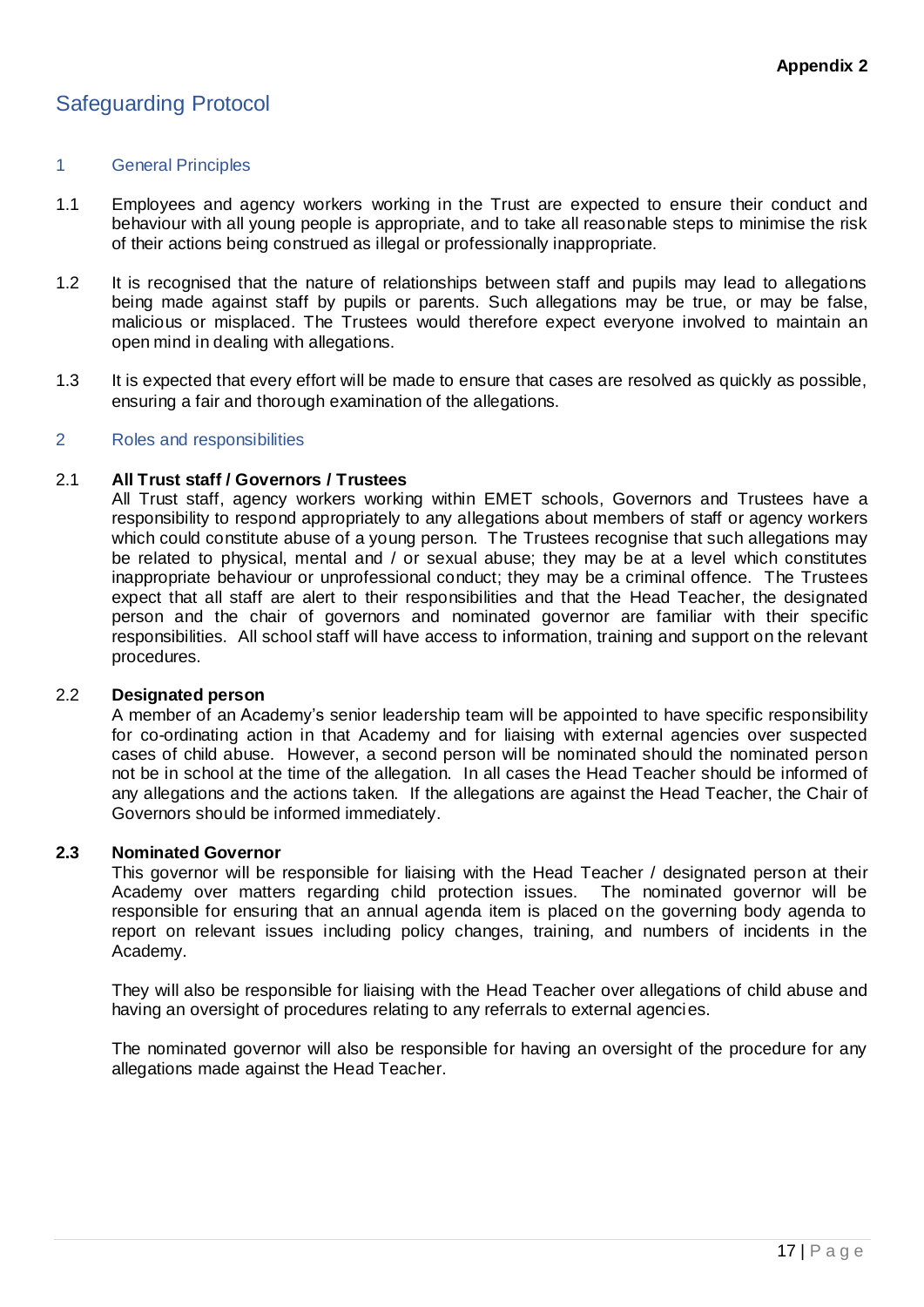## 3 Dealing with an initial disclosure

- 3.1 Any member of staff who witnesses abusive behavior by another employee or agency worker, or receives such a complaint from a parent, child, governor, colleague or other person has a duty to respond appropriately and in line with these procedures. This includes concerns about any behaviour that may indicate that an individual may not be suitable to work with children, whether that occurred inside or outside of work, or where the behaviour did not involve children but could have an impact on their suitability to work with children.
- 3.2 A child reporting to a member of staff that they have been abused by another member of school staff or an agency worker will be listened to. The Trustees recognise that it is often difficult for a member of staff to believe that a colleague may have behaved in the manner alleged. However, it is expected that members of staff will keep an open mind regarding the circumstances of the allegation and that the following guidance is taken into account when dealing with such an allegation, particularly if made directly by a child:
	- a. The child should be listened to but not interviewed or asked to repeat their account.
	- b. Avoid asking direct questions, particularly leading questions wherever possible.
	- c. The child should not be interrupted when recalling significant events.
	- d. All information should be noted carefully. As far as possible details such as timing, setting, who was present and what was said should be recorded in the child's own words and be as near verbatim as possible.
	- e. The listener must take care not to make assumptions about what the child is saying or to make interpretations.
	- f. The member of staff must, on no account, offer suggestions or alternative explanations for the child's concerns.
	- g. A written record of the allegations should be signed and dated by the person who received them as soon as possible.
	- h. All subsequent actions must be recorded in writing.
- 3.4 No promises of **confidentiality** will be made to pupils who make allegations. Instead, they will be encouraged to agree that the matter must be taken further in the knowledge of what this may involve. Whilst acknowledging the need to create an environment conducive to speaking freely, it should be made clear to the pupil by the member of staff that in all cases they have a duty to pass on what the pupil has told them to ensure the protection of child(ren). The pupil should be assured that the matter will only be disclosed to those people who need to know about it. Support may need to be offered by the Trust and the Head Teacher may need to contact external agencies. Consideration will be given at this point as to whether the allegation may be malicious. If it is obvious that the incident could not have taken place or it is reasonable to suspect that the allegation is malicious then further advice by the member of staff should be sought before making any decisions.
- 3.4 A written dated **record of the allegations** must be made as soon as possible, but certainly within 24 hours. If a decision is made to take no further action, a written record of this should be made including the reason for the decision.

## 4 Undertaking an initial assessment

- 4.1 At this stage the Head Teacher (or nominated governor) will urgently consider whether there is sufficient substance in the allegation (anonymous or otherwise) to warrant further action. The checklist in Appendix 3 should be completed to ascertain whether the actions of a member of staff, a member of agency staff or a volunteer meet the criteria set out in the fourth bullet point of paragraph 211 of Keeping Children Safe in Education (KCSIE) 2020.
- 4.2 Even in cases where it does not appear that the pupil has suffered significant harm it is important to act quickly. It is also important to recognise the distinction between establishing whether an allegation warrants further investigation and deciding whether or not an allegation is well founded.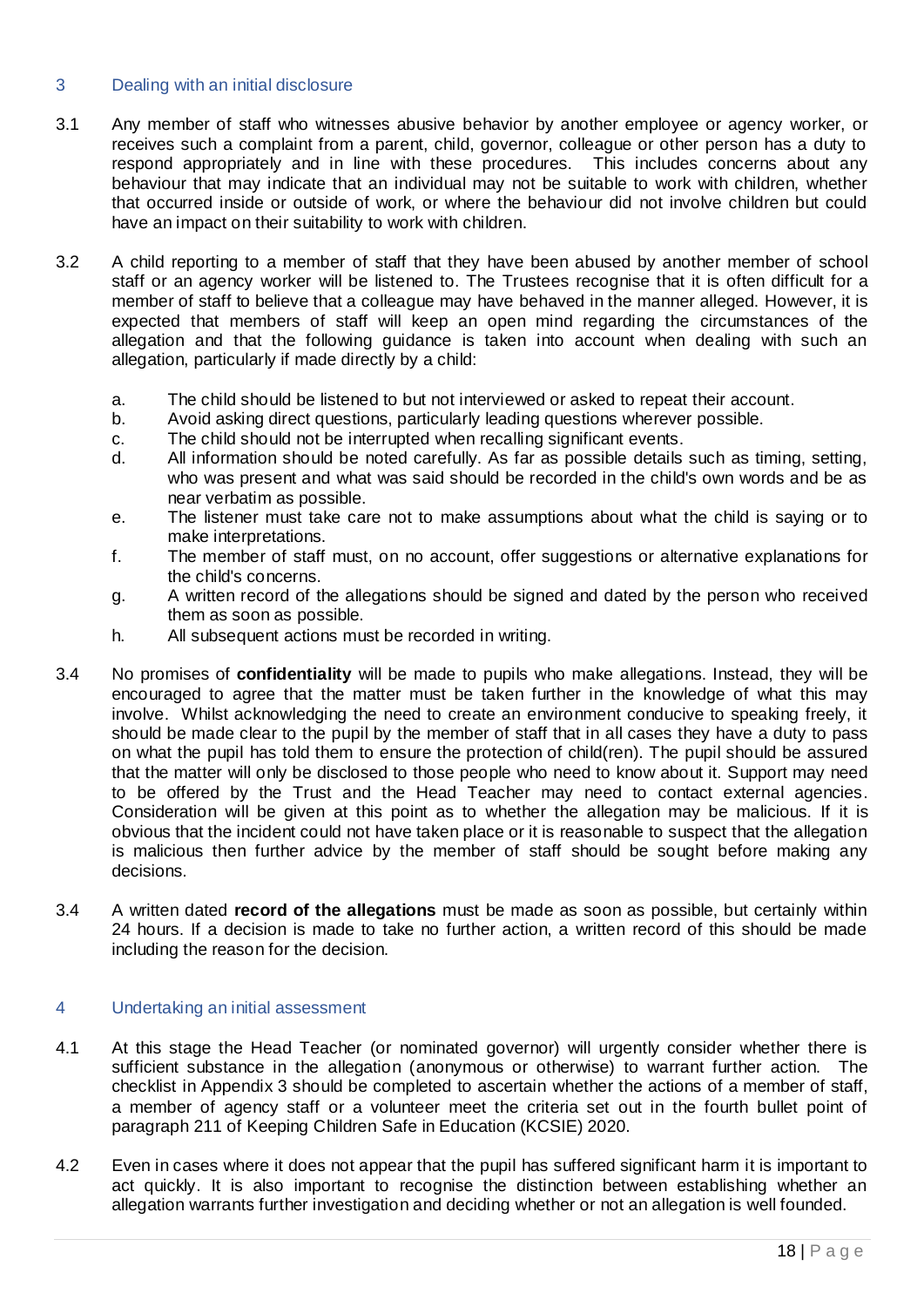- 4.3 In making this initial assessment, the Head Teacher (or nominated governor where the allegation is against the Head Teacher) will not attempt to conduct an investigation into the allegation, interview pupils or discuss the allegation with the member of staff or agency worker. Instead, the Head Teacher (or nominated governor) must first make an initial assessment of the situation and decide whether the allegation requires further investigation and if so, by whom. However, only in those cases where the allegation is trivial or demonstrably false, will further investigations **not** be warranted.
- 4.4 If a pupil makes an allegation that is considered to be a **potential criminal act** within the scope of the child protection legislation or indicates that they have suffered, are suffering or are likely to suffer significant harm, the Head Teacher (or designated governor) will refer the matter immediately in line with the local child protection procedures. This will either be via direct contact with police or children's social care officers, or the LADO or their representative.

#### 5 Making judgements about further action

- 5.1 It is recognised that in some circumstances the allegations will not warrant referral under NSCB procedures. For example:
	- a. Where the allegation clearly relates to the use of reasonable force to restrain a pupil in accordance with current guidance and legislation (including new guidance re powers to discipline pupils issued May 2007 - Education and Inspection Act 2006, Part 7; s.550a of the Education Act 1996 and DfES Circular 10/98), it will be appropriate for the Head Teacher to deal with the matter at school level. However, an allegation of assault beyond the use of reasonable force must be dealt with in accordance with the NSCB procedures.
	- b. Where, following initial consideration by the Head Teacher, it is absolutely clear that the allegation is demonstrably false i.e. the immediate circumstances of the allegation show that it would not be possible for the allegation to be true, the matter can be dealt with at school level. However, there may be other issues relating to the pupil's needs which should be addressed in consultation with Children's Social Care or other appropriate agencies.
	- c. The allegation may represent inappropriate behaviour or poor practice by a member of staff which would be considered under the Trust's disciplinary procedures dealing with staff conduct.

## 6 Making a referral to external agencies

## 6.1 Refer:

- a. Where the pupil has suffered, is suffering or is likely to suffer significant harm, there will be an immediate referral to children's social care under the local child protection procedures.
- b. Where the child has alleged that a criminal offence has been committed within the scope of child protection legislation, a referral to children's social care under local child protection procedures will be made. The police may then decide to carry out a criminal investigation.
- 6.2 Where allegations of abuse are referred to Children's Social Care or the police, subsequent action by all of the agencies involved will be in accordance with the local child protection procedures. This means that any preliminary action to establish the nature of the allegation and to assist consideration of whether it should be investigated will be undertaken in such a way that it does not prejudice any subsequent action. The Trustees expect that there will then be no interference with evidence and, in particular, no member of staff, Governors or Trustees should attempt to interview children about these matters.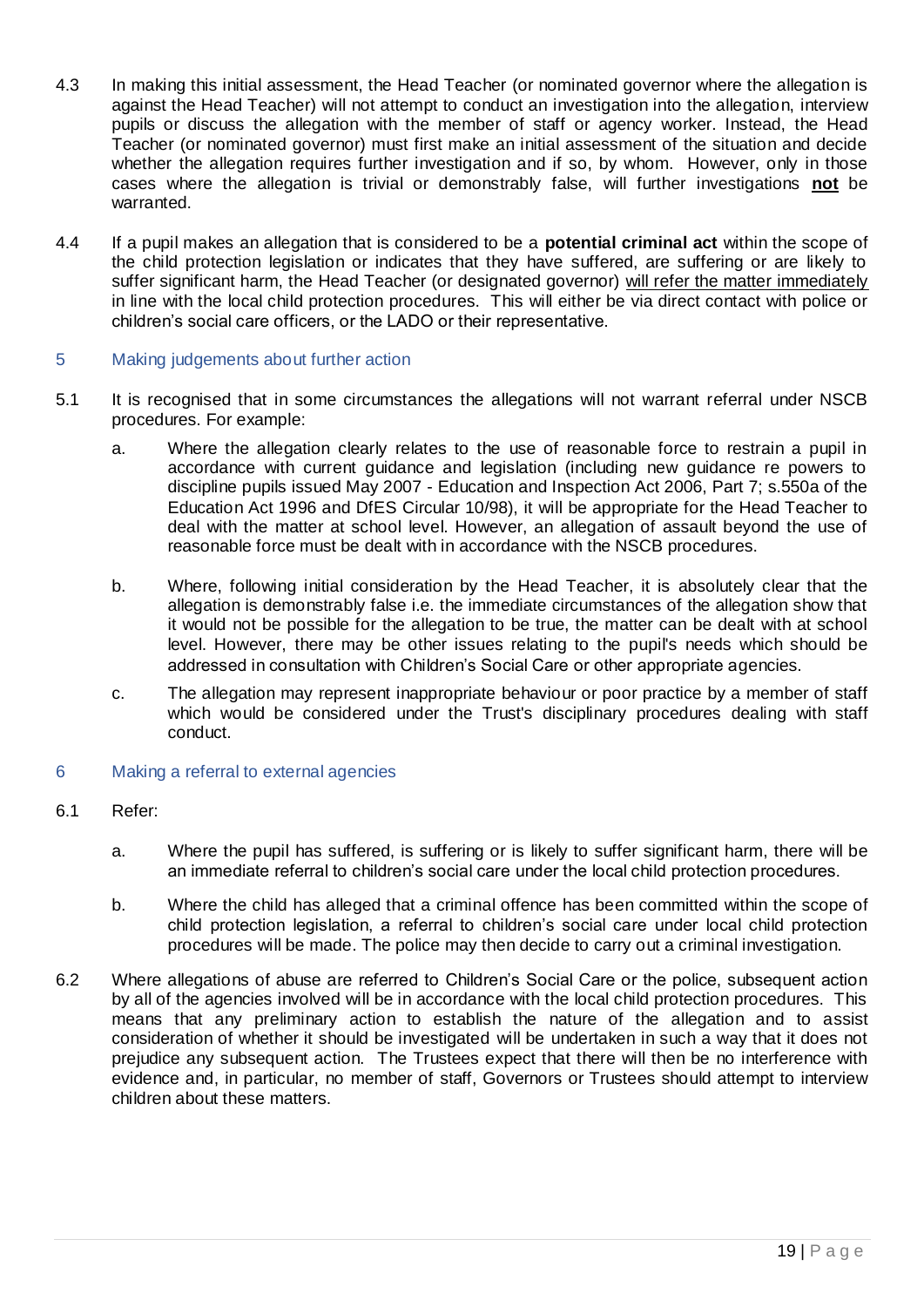- 6.3 In some cases the police may wish to interview the member of staff against whom the allegation is made before any approach is made by the Head Teacher / designated person (or nominated governor in cases where allegations involve the Head Teacher). The police may need to act independently, particularly where the alleged offence does not arise from the individual's professional duties in the school. Police Officers should be given every assistance with their enquiries and, in the interest of the individual and the school, confidentiality must be maintained. The member of staff concerned will be advised and given every opportunity to contact their recognised trade union to enable them to arrange for the appropriate support to be available.
- 6.4 When police are involved, formal interviews with pupils will not normally take place on school premises but, where necessary, provision will be made for these to be held in the presence of a member of school staff of the pupil's own choosing, if appropriate. It is expected that appointments should be made for such interviews to take place at reasonable times.

## 7 Allegations Against a Professional (AAP) meetings

- 7.1 Before a decision is taken about whether any enquiries will be undertaken by the police and/or Children's Social Care, **an AAP meeting** will be held in accordance with the NSCB Procedures. This will usually involve the Head Teacher (or nominated governor where the allegation is against the Head Teacher), the LA's designated officer (or their representative), as well as officers from social care and the police. Other agencies such as health may also be represented as appropriate to the case. The strategy meeting will be convened by Children's Social Care in line with Section 47 of the Children Act 1989.
- 7.2 The purpose of the strategy meeting is to share all available information about the allegation and the alleged victim(s) and perpetrator(s) and to plan what action, if any, needs to be taken and by whom. In particular, the meeting will consider:
	- a. whether an enquiry or investigation needs to be conducted;
	- b. the type of enquiries or investigation to be conducted and by whom;
	- c. how such an enquiry or investigation will be conducted and the timeline;
	- d. whether any other children are likely to be or have been at risk in the light of the allegation;
	- e. the implications for the member of staff and the pupil involved;
	- f. whether it may be necessary to review any previous allegations made against the member of staff;
	- g. any appropriate action to be taken by the school in relation to the employee e.g. whether suspension is necessary, levels of information and support to be offered by the employer, whether or not any internal investigation should be conducted.

## 8 Undertaking interviews

- 8.1 Interviews will be carried out as soon as possible. A statement will be taken from each person, signed and dated. The person carrying out the investigation will have access to assistance as necessary to make the record. A suitable venue and time will be selected to encourage cooperation and the opportunity to be accompanied will be offered. At the beginning of an interview, a general explanation of the purpose of the investigation will be provided.
- 8.2 If, at any stage during the investigation, new evidence emerges which suggests that a referral may be necessary under local child protection procedures or to the police, the investigation will be held in abeyance immediately pending the outcome of such a referral. The LA Designated Officer will be consulted immediately if there is concern as to appropriate action to take at this stage. Consideration will also be given as to whether suspension is appropriate in such circumstances. The disciplinary investigation may be resumed unless the responsible child protection agency and/or the police indicate that resumption will interfere with any child protection enquiries or criminal investigations.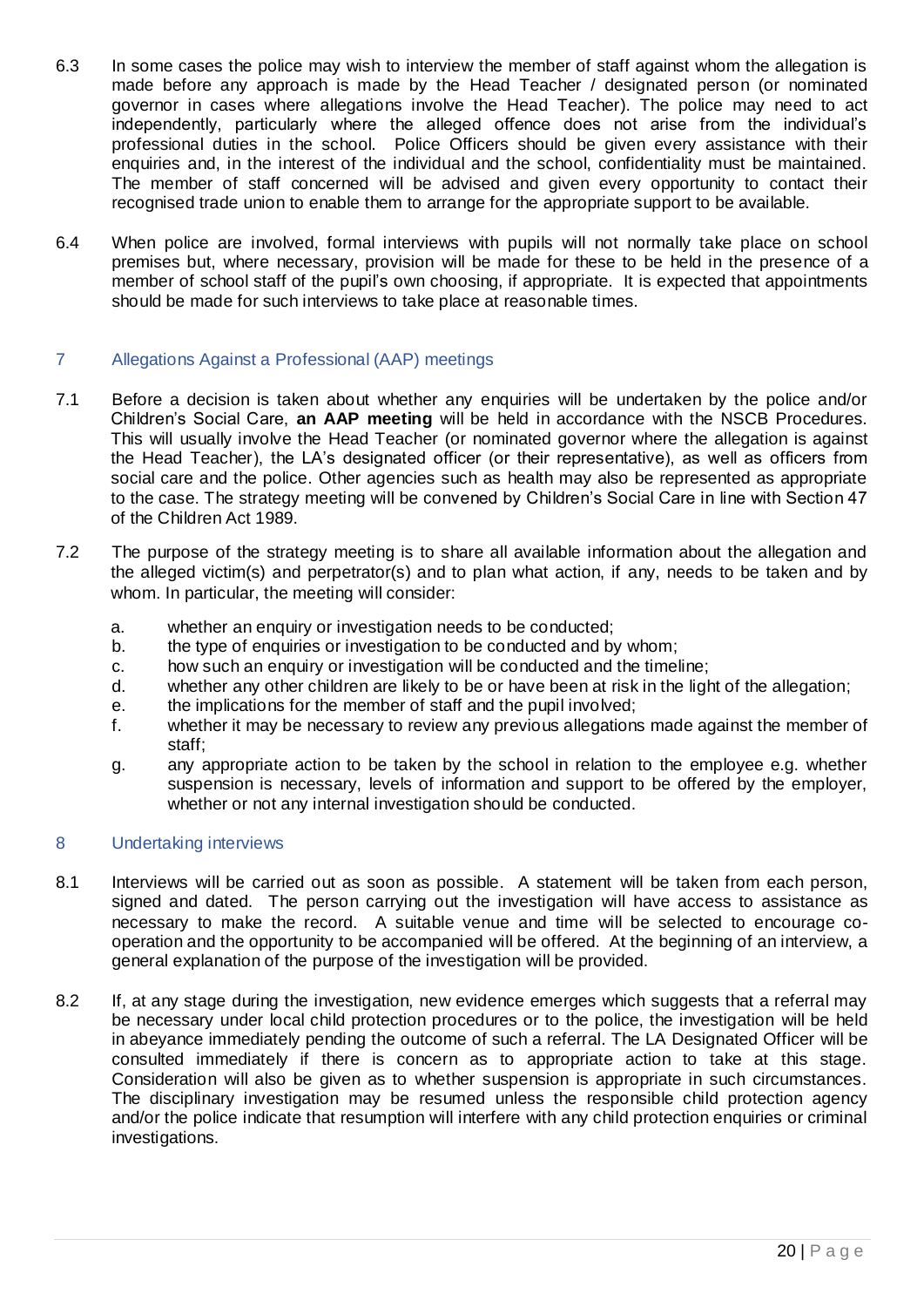## **Interviewing the member of staff who is the subject of an allegation**

- 8.3 The point at which this occurs will depend upon the nature of the allegation and the investigation process. Where it has been agreed that it is appropriate for the member of staff to be informed of the allegation, the member of staff will:
	- a. be strongly advised to contact their trade union for advice and support
	- b. be informed of his/her rights under the school's procedures, including the right to representation
	- c. be informed of the allegations, in writing, and invited to respond and to make a statement.
	- d. be invited to identify any persons who may have information relevant to the investigation. These names will be added to the list of those to be interviewed
- 8.4 Notes will be taken of the interview and the member of staff invited to read and sign them as a true record following the interview.

#### **Interviewing children**

- 8.5 The interviews with the complainant will be conducted sensitively with a view to establishing clear statements of fact.
- 8.6 In interviewing children whether as complainant or potential witnesses, care will be taken not to ask 'leading' questions. Open questions will be used e.g. "Did anything unusual happen in class this morning?" Follow up questions may then be used to clarify specific details e.g. Who? What? Where? How? When? Care will also be taken to avoid any potential opportunities for collusion. Pupils will normally, therefore, be questioned individually although in some limited and exceptional circumstances more general and informal techniques may be appropriate.
- 8.7 Pupils will be asked to sign a written statement. Exceptionally, the teacher conducting the investigation may summarise in writing the pupil's verbal account and ask them to sign it as a true account of their statement. The fact that this has been done will be indicated on the statement together with the name and signature of the person who summarised the statement.

#### 9 Confidentiality

- 9.1 Undertakings of confidentiality will not be given to a person making allegations or anyone who is likely to be interviewed. Evidence compiled in the investigation will be made available to the parties in any subsequent disciplinary proceedings or child protection investigation and those giving evidence in the investigation should be so informed.
- 9.2 Children or parents making allegations will be interviewed to record their allegations in the form of signed and dated statements. If these statements are made in the course of an internal investigation then they may be passed to the police, should the matter become the subject of a police investigation. As a matter of good practice, the authors of such statements will be informed of this before the statements are provided to the police. In the case of statements or other evidence made available to the police, the Head Teacher will request that, with the consent of the police and the signatories, these are provided to the Trust as part of a disciplinary investigation.

#### 10 Action following an unfounded allegation

- 10.1 In cases where the Head Teacher, in consultation with the LA Designated Officer and other appropriate agencies, believes that the allegation is without foundation, the following courses of action will need to be considered:
	- a. whether the pupil might have been abused by someone else and whether a referral should, therefore, be made under the local child protection procedures to assess the situation;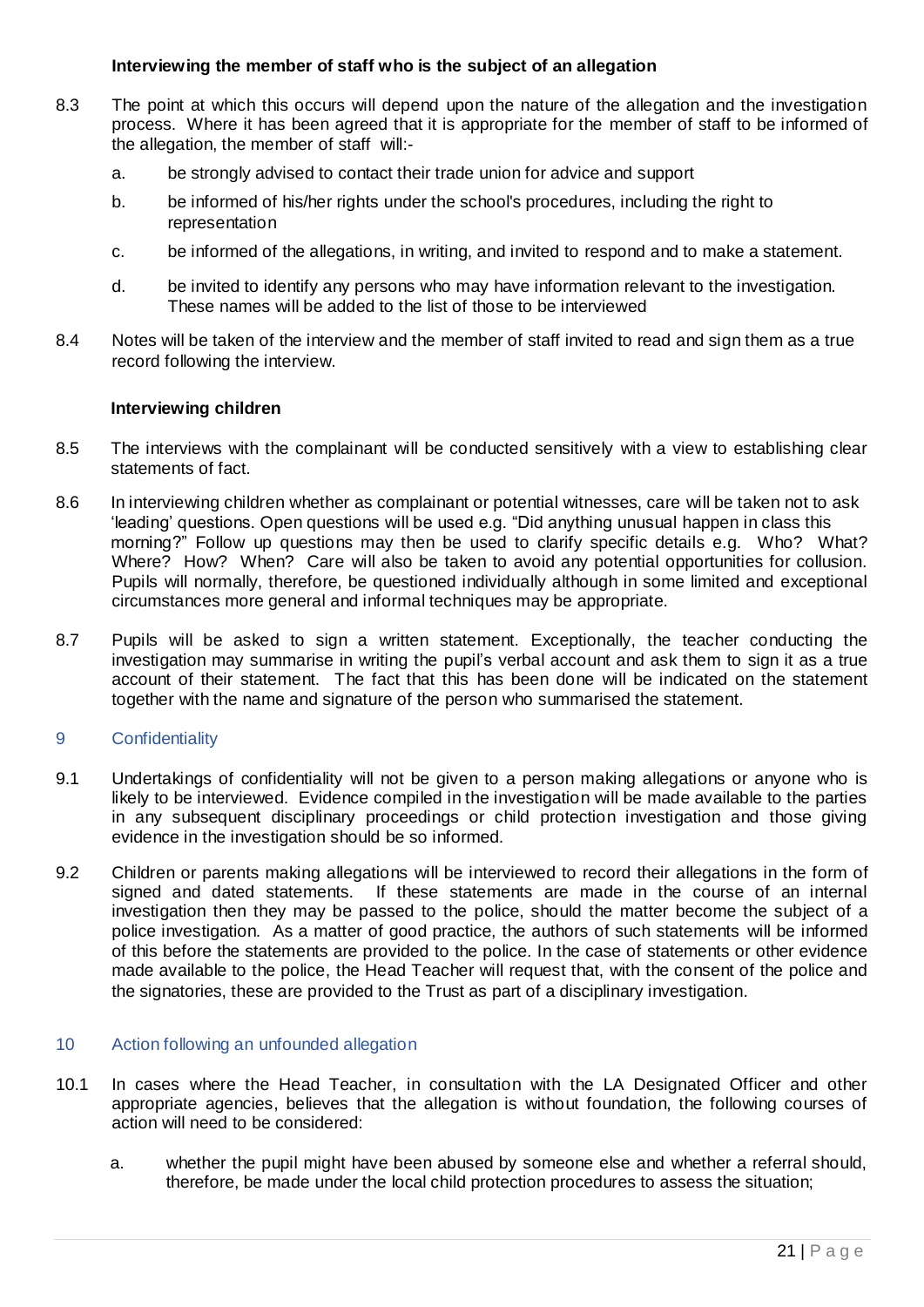- b. arrange a meeting to inform the accused member of staff of the allegation and the fact that no further action is to be taken under disciplinary or child protection procedures. This will be confirmed in writing. The employee may be accompanied by a trade union representative or colleague;
- c. whether counselling and/or informal professional advice to the member of staff is appropriate and the form either might take;
- d. inform the parents of the pupil or pupils of the decision not to take any further action;
- e. consider appropriate counselling and support for the pupil or pupils who made the allegation(s) and, where appropriate, their parents. In particular, take into account a pupil's individual needs where a false or malicious allegation has been made;
- f. prepare a confidential report embodying a) to e) above and giving reasons for the conclusion that the allegation is without foundation.

## 11 Action following disciplinary proceedings

- 11.1 At the conclusion of an investigation which has resulted in disciplinary proceedings being taken against the member of staff, the following action will normally be taken:
	- a. The pupil or pupils who made the allegations and their parents / carers will be advised that appropriate action has been taken in line with Trust procedures. The parents / carers will not be entitled to any details about the governors' deliberations and the information taken into account when making their decision. This information will normally be conveyed prior to the employee's return to school if he or she has been suspended;
	- b. Appropriate counselling and support may be offered to the child before the member of staff returns to school. In particular, this will take into account a pupil's individual needs where a false or malicious allegation has been made and the school may need to consider appropriate sanctions.

#### 12 Review

At the conclusion of the process the Head Teachers, Governing Bodies and Trustees may consider whether there are any general matters arising from it which could warrant a review of school procedures. This may also include specific training needs of staff along with implications for all staff, pupils and their parents and/or consideration of any concerns of pupils or staff, especially where false allegations have been made. The publication of any such information to Trustees, Governors, staff or other interested parties will preserve confidentiality about the employee and the children involved in the investigation.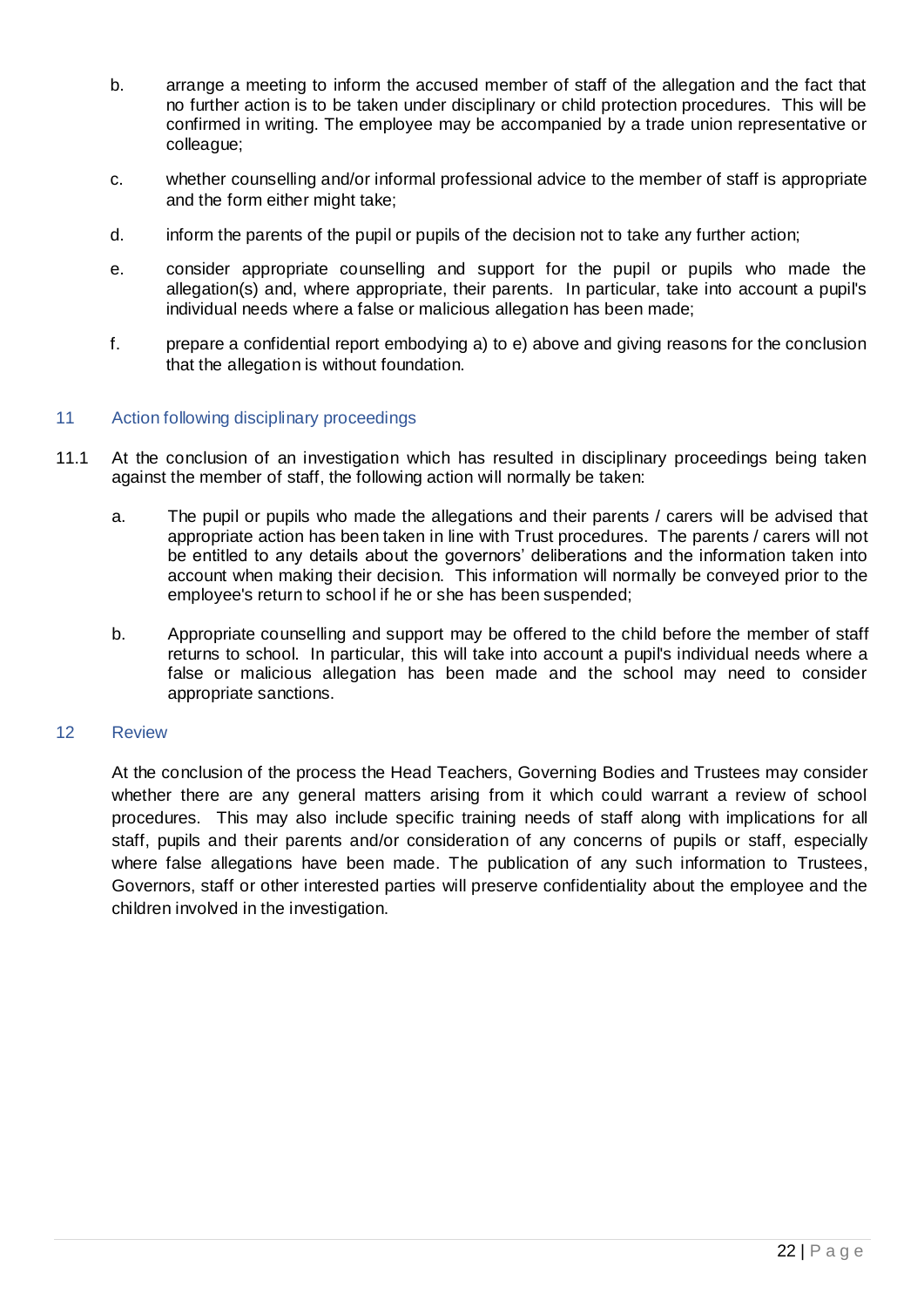## Keeping Children Safe in Education 2020 – Part 4 Paragraph 211 checklist

This document should be used when determining whether the actions of a member of staff, a member of agency staff or a volunteer meet the criteria set out in the fourth bullet point of paragraph 211 in that the individual behaved or may have behaved in a way that indicates they may not be suitable to work with children.

This checklist is not intended to replace the Trust's disciplinary process, but to aid decision making.

| Name of individual                                        |  |
|-----------------------------------------------------------|--|
| Job role                                                  |  |
| Allegation/concern/conviction<br>(give brief description) |  |
| Date of<br>allegation/concern/conviction                  |  |
| Date of your assessment                                   |  |

| <b>Area of discussion</b>                                                                                                                    | <b>Summary of response</b> |
|----------------------------------------------------------------------------------------------------------------------------------------------|----------------------------|
| LADO Advice (date, name of<br>contact and advice given)                                                                                      |                            |
| Initial consideration to any policy<br>breaches (ICT, Code of Conduct,<br><b>Substance misuse, Teacher</b><br>standards etc)                 |                            |
| <b>Initial evidence</b>                                                                                                                      |                            |
| Individual's response to<br>allegation/concern/conviction<br>(have they been open and honest,<br>did they come to you with the<br>issue etc) |                            |
| What was the 'trigger/cause' of<br>the concern/allegation/conviction<br>(including any extenuating<br>circumstances)                         |                            |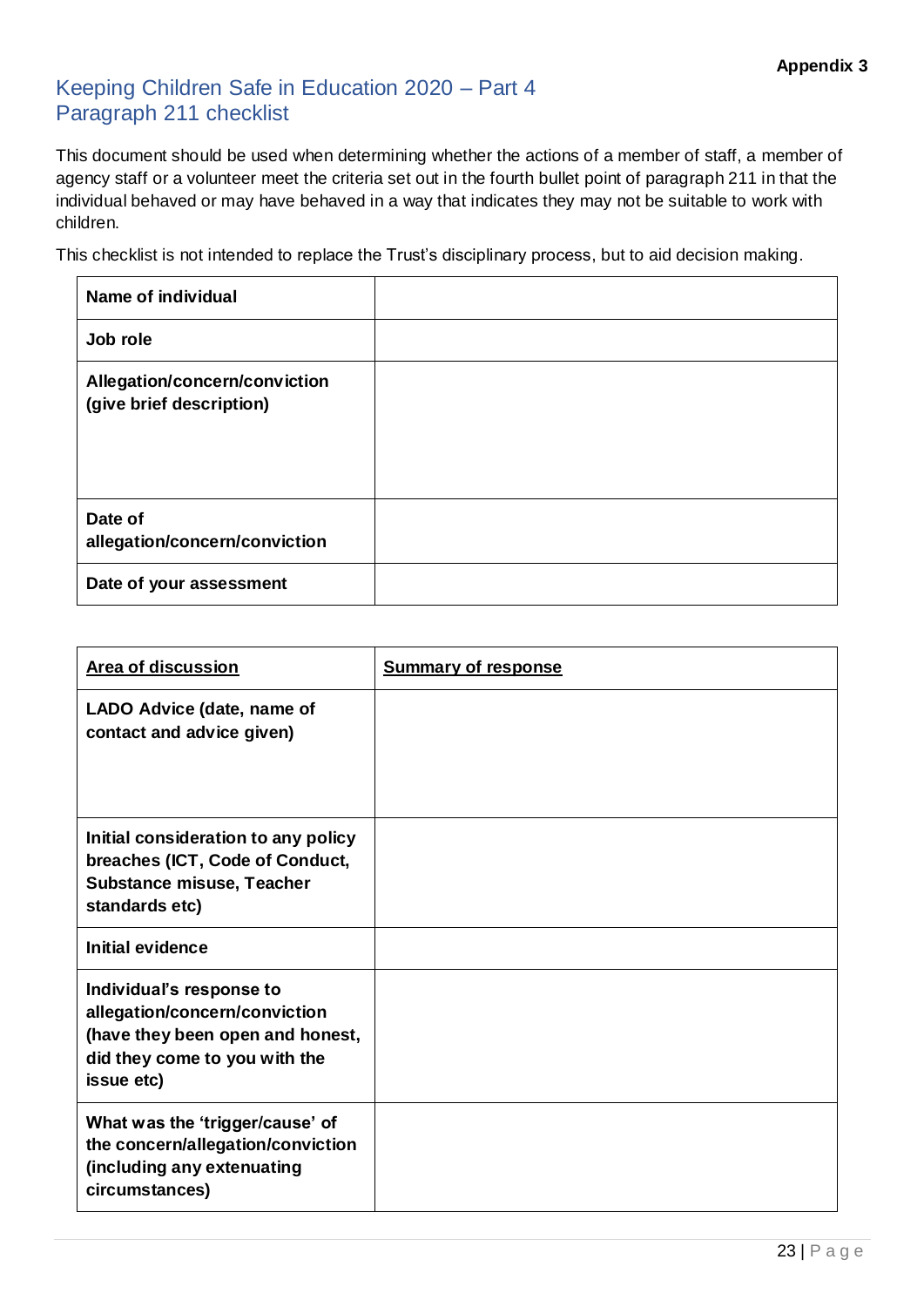| Relevance of<br>allegation/concern/conviction to<br>individual and school setting                       |            |    |  |
|---------------------------------------------------------------------------------------------------------|------------|----|--|
| Could the above 'trigger/cause'<br>occur in a school setting?                                           | <b>YES</b> | NO |  |
| Is the<br>allegation/concern/conviction<br>being formally investigated under<br>disciplinary procedures | <b>YES</b> | NO |  |

| Based on the above evidence and<br>advice taken, do you believe the<br>employee:                          | <b>YES</b> | <b>NO</b> |  |
|-----------------------------------------------------------------------------------------------------------|------------|-----------|--|
| behaved or may have behaved in a<br>way that indicates they may not be<br>suitable to work with children? |            |           |  |

| Decision made by:   | Name     |
|---------------------|----------|
|                     | Position |
| Signature:          |          |
|                     |          |
| Advised by:         | Name     |
|                     | Position |
| <b>Review date:</b> |          |